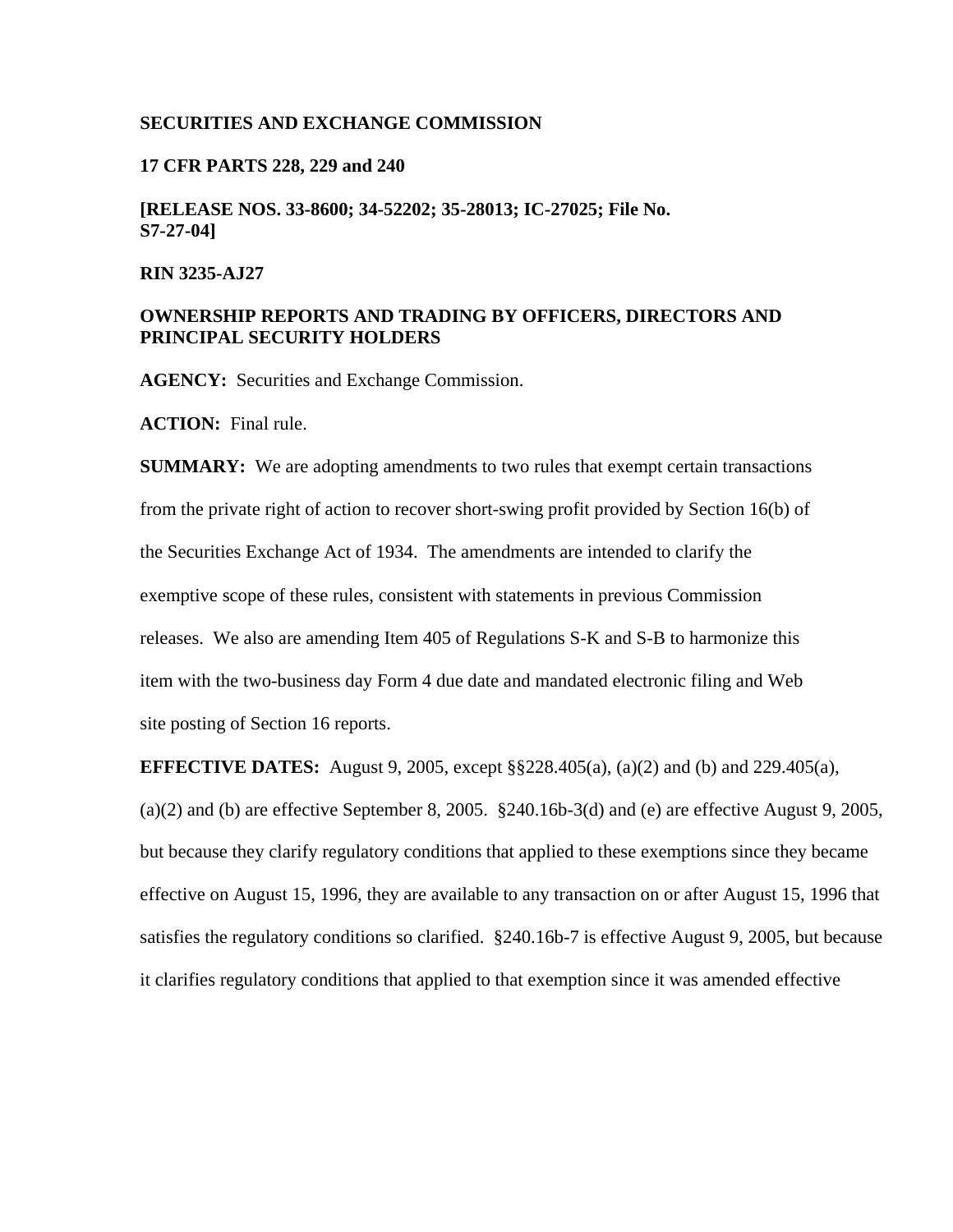May 1, 1991, it is available to any transaction on or after May 1, 1991 that satisfies the regulatory regulatory conditions so clarified.

# **FOR FURTHER INFORMATION CONTACT:** Anne Krauskopf, Senior Special

Counsel, or Nina Mojiri-Azad, Special Counsel, at (202) 551-3500, Division of

Corporation Finance, Securities and Exchange Commission, 100 F Street, NE,

Washington, DC 20549-3010.

**SUPPLEMENTARY INFORMATION:** We are adopting<sup>1</sup> amendments to Rules 16b-3<sup>2</sup> and 16b-7<sup>3</sup> under the Securities Exchange Act of 1934 ("Exchange Act"),<sup>4</sup> and Item 405 of Regulations S-K and  $S-B$ .<sup>5</sup>

# **I. EXECUTIVE SUMMARY AND BACKGROUND**

Section 16 of the Exchange  $Act^6$  applies to every person who is the beneficial owner of more than 10% of any class of equity security registered under Section 12 of the Exchange Act,<sup>7</sup> and each officer and director (collectively, "insiders") of the issuer of such security. Upon becoming an insider, or upon the Section 12 registration of that

 $\overline{a}$ 1 The amendments were proposed in Exchange Act Release No. 49895 (June 21, 2004) [69 FR 35982] ("Proposing Release"). Comment letters are available for public inspection and copying in the Commission's Public Reference Room, 100 F Street, NE, Washington, DC 20549. We have posted electronically submitted comment letters on our Web site at http://www.sec.gov/rules/proposed/s72704.shtml. [Add when posted: A comment summary also is available at http://www.sec.gov/rules/extra/s72704summary.htm.]

<sup>2</sup> 17 CFR 240.16b-3.

<sup>3</sup> 17 CFR 240.16b-7.

<sup>4</sup> 15 U.S.C. 78a et seq.

<sup>5</sup> 17 CFR 229.405 and 17 CFR 228.405.

<sup>6</sup> 15 U.S.C. 78p.

<sup>7</sup> 15 U.S.C. 78l.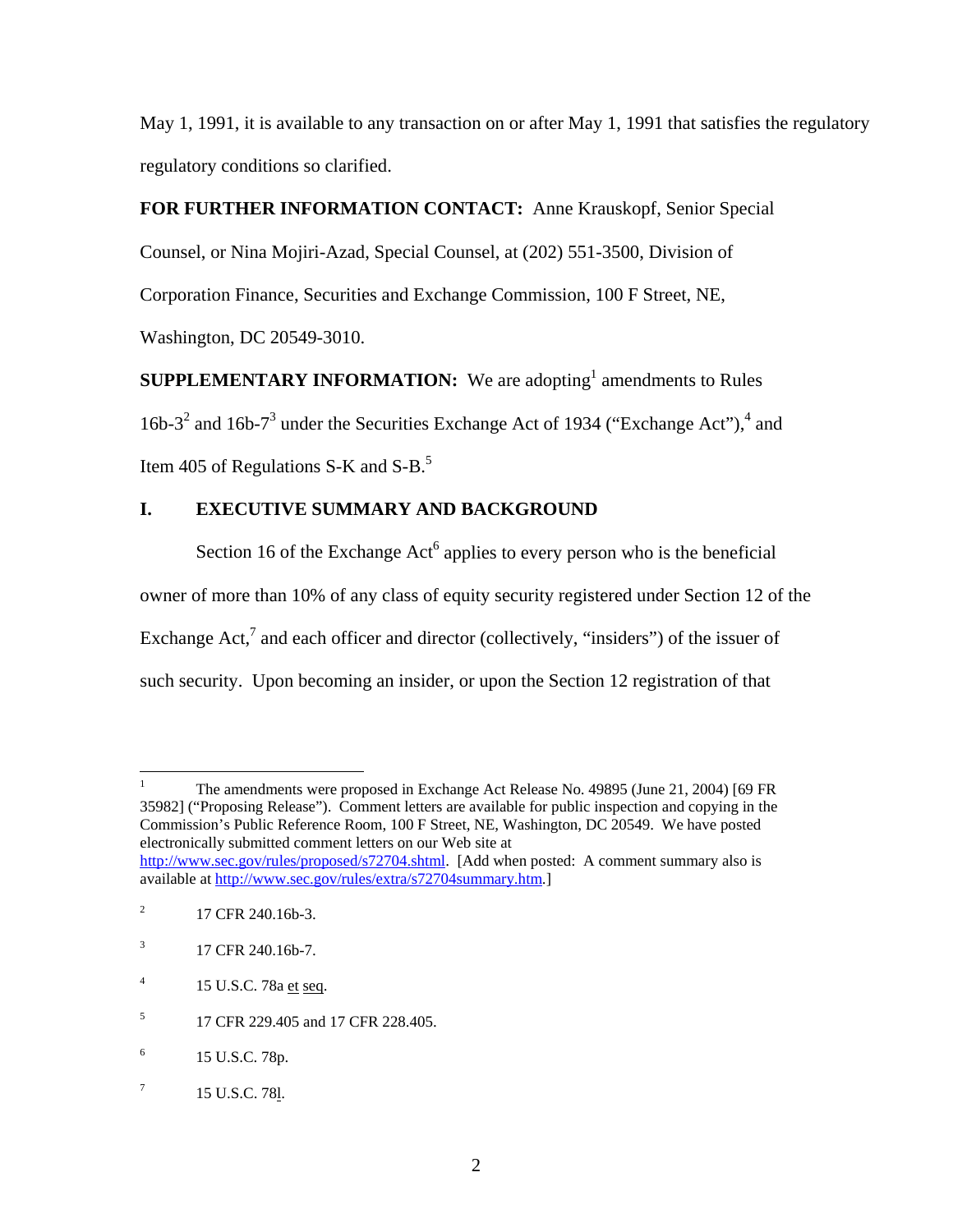security, Section  $16(a)$ <sup>8</sup> requires an insider to file an initial report with the Commission disclosing his or her beneficial ownership of all equity securities of the issuer. $9$  To keep this information current, Section 16(a) also requires insiders to report changes in such ownership, or the purchase or sale of a security-based swap agreement<sup>10</sup> involving such equity security. $^{11}$ 

Section  $16(b)^{12}$  provides the issuer (or shareholders suing on behalf of the issuer) a private right of action to recover from an insider any profit realized by the insider from any purchase and sale (or sale and purchase) of any equity security of the issuer within any period of less than six months. This statute is designed to curb abuses of inside information by insiders.<sup>13</sup> Unlike insider trading prohibitions under general antifraud provisions,  $14$  Section 16(b) operates without consideration of whether an insider actually was aware of material non-public information.<sup>15</sup> Section 16(b) operates strictly, providing a private right of action to recover short-swing profits by insiders, on the theory that short-swing transactions (a purchase and sale within six months) present a

<sup>11</sup> Insiders file transaction reports on Form 4 [17 CFR 249.104] and Form 5 [17 CFR 249.105].

 $12 \t15$  U.S.C. 78p(b).

<sup>14</sup> E.g., Exchange Act Section 10(b) [15 U.S.C. 78j(b)] and Exchange Act Rule 10b-5 [17 CFR 240.10b-5].

 $\frac{1}{8}$ 15 U.S.C. 78p(a).

<sup>9</sup> Insiders file these reports on Form 3 [17 CFR 249.103].

<sup>&</sup>lt;sup>10</sup> As defined in Section 206B of the Gramm-Leach-Bliley Financial Modernization Act of 1999, as amended by H.R. 4577, P. L. No. 106-554, 114 Stat. 2763.

<sup>&</sup>lt;sup>13</sup> The first sentence of Section 16(b) begins with "For the purpose of preventing the unfair use of information which may have been obtained by such beneficial owner, director, or officer by reason of his relationship to the issuer […]."

<sup>&</sup>lt;sup>15</sup> This type of remedy was described by its drafters as a "crude rule of thumb." Hearings on Stock Exchange Practices before the Senate Committee on Banking and Currency, 73d Cong., 1<sup>st</sup> Sess. Pt. 15,6557 (1934) (testimony of Thomas Corcoran as spokesman for the drafters of the Exchange Act).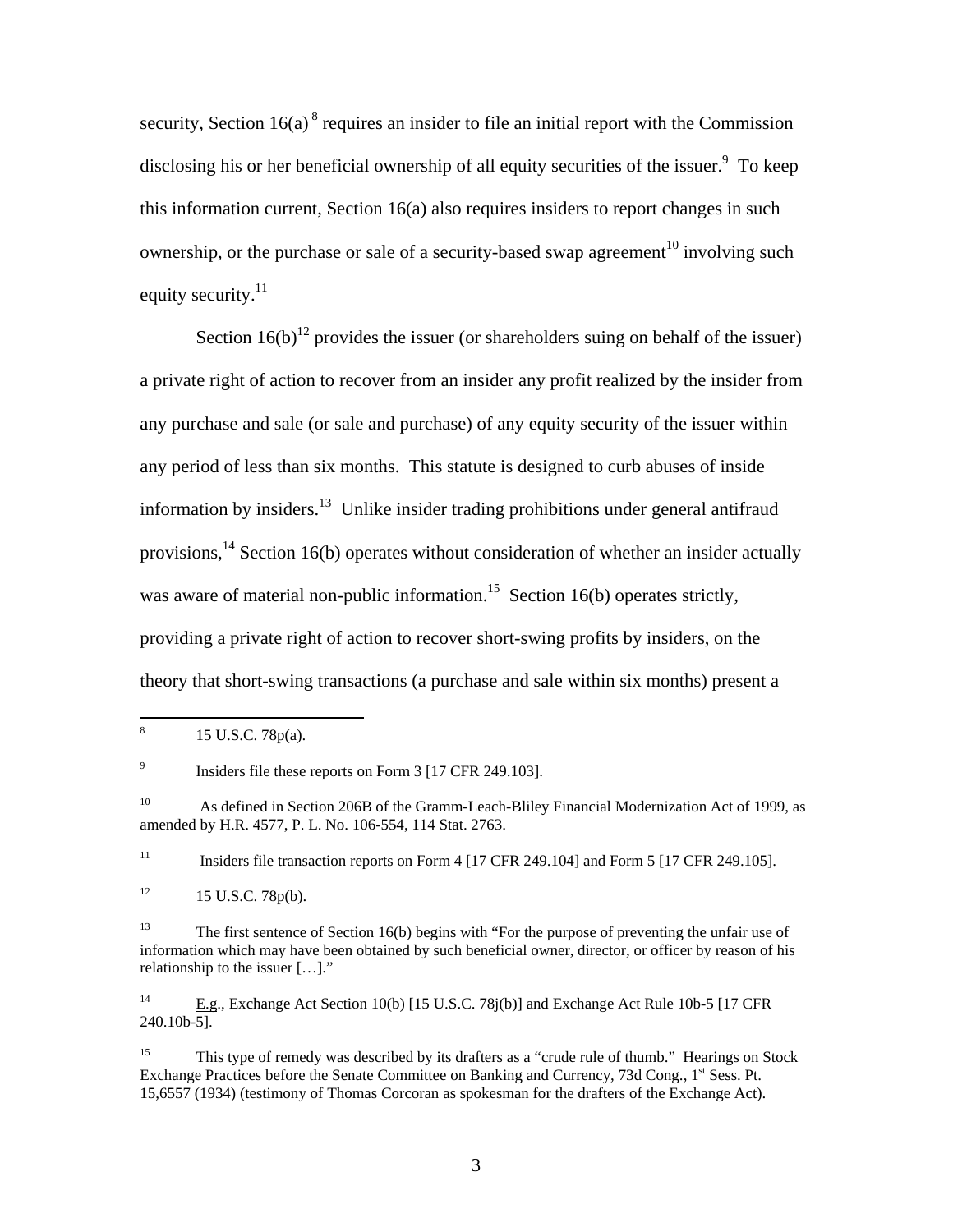sufficient likelihood of involving abuse of inside information that a strict liability prophylactic approach is appropriate.

Since the enactment of the Exchange Act, we have adopted a number of exemptive rules, including Rule 16b-3 – "Transactions between an issuer and its officers or directors," and Rule 16b-7 – "Mergers, reclassifications, and consolidations." <sup>16</sup> These exemptive rules provide that transactions that satisfy their conditions will not be subject to Section 16(b) short-swing profit recovery.

The recent opinion of the U.S. Court of Appeals for the Third Circuit (the "Third Circuit") in Levy v. Sterling Holding Company, LLC. ("Levy v. Sterling"),<sup>17</sup> casts doubt as to the nature and scope of transactions exempted from Section 16(b) short-swing profit recovery by Rules 16b-3 and 16b-7. At the outset of its analysis, the Third Circuit noted that Section 16(b) "explicitly authorizes" the Commission to exempt "any transaction  $\dots$ as not comprehended within the purpose of" the statute. "This section," the Third Circuit pointed out, "is critical for courts defer to an agency's interpretation of statutes, particularly where the statute provides the agency with the authority to make the interpretation." The Third Circuit declared, therefore, that its "threshold challenge" was to "ascertain what in fact was [the Commission's] interpretation" when it adopted Rules

<sup>16</sup> Section 16(b) grants the Commission authority to exempt, by rules and regulations, "any transaction or transactions . . . not comprehended within the purpose of this subsection." 15 U.S.C. §78p(b).

<sup>17 314</sup> F.3d 106 (3d. Cir. 2002), cert. denied, Sterling Holding Co. v. Levy, 124 S. Ct. 389 (U.S., Oct. 14, 2003).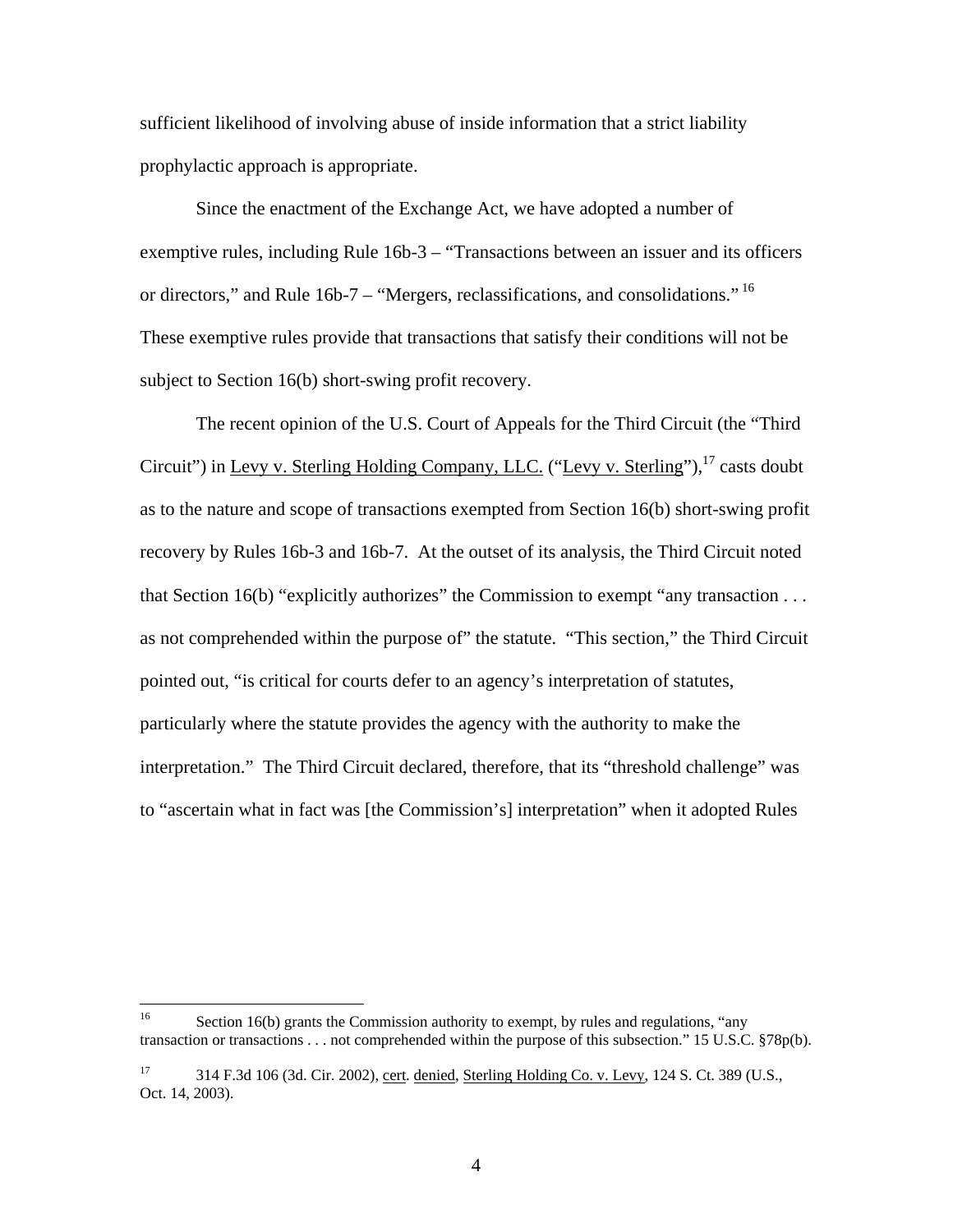16b-3 and 16b-7.<sup>18</sup> Despite explicit interpretations to the contrary,<sup>19</sup> the Third Circuit held that neither rule exempted the directors' acquisitions of issuer securities in a reclassification undertaken by the issuer preparatory to its initial public offering, which would permit the matching of those acquisitions for Section 16(b) profit recovery with the directors' sales within six months in the initial public offering.

In particular, the Levy v. Sterling opinion read Rules 16b-3 and 16b-7 to require satisfaction of conditions that were neither contained in the text of the rules nor intended by the Commission. The resulting uncertainty regarding the exemptive scope of these rules has made it difficult for issuers and insiders to plan legitimate transactions, and may discourage participation by officers and directors in issuer stock ownership programs or employee incentive plans. With the clarifying amendments to Rules 16b-3 and 16b-7 that we adopt today, we resolve any doubt as to the meaning and interpretation of these rules by reaffirming the views we have consistently expressed previously regarding their appropriate construction.20 Consistent with our previously expressed views:

• the amendments to Rule 16b-3 clarify the regulatory conditions that have applied to transactions that rely on this exemption since its adoption effective August 15, 1996; and

 $18\,$ 18 314 F.3d at 112 (citing Chevron, U.S.A. Inc. v. Natural Resources Defense Council, Inc., 467 U.S. 837, 843-44 (1984)). See also National Cable & Telecommunications v. Brand X Internet Service, U.S. \_\_\_, 125 S.Ct. 2688, 2700 (June 27, 2005) ("A court's prior judicial construction of a statute trumps an agency construction otherwise entitled to Chevron deference only if the prior court decision holds that its construction follows from the unambiguous terms of the statute and thus leaves no room for agency discretion.")

<sup>&</sup>lt;sup>19</sup> See discussion below.

<sup>&</sup>lt;sup>20</sup> See the discussions of previous Commission releases in Sections II and III, below, and the Proposing Release. See also Memorandum of the Securities and Exchange Commission, Amicus Curiae, in Support of Appellees' Petition for Rehearing or Rehearing En Banc (Feb. 27, 2003). This brief is posted at www.sec.gov/litigation/briefs/levy-sterling022703.htm.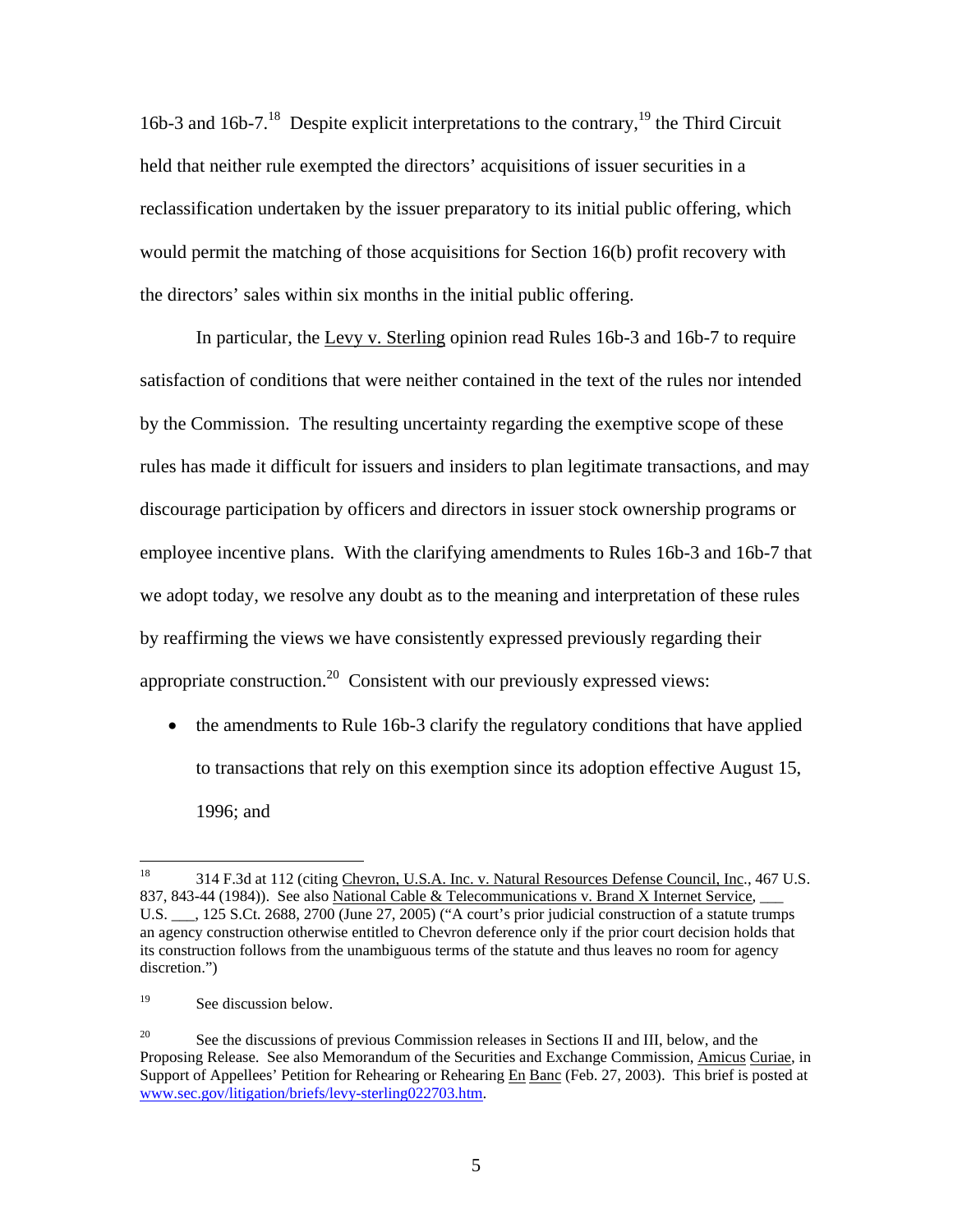• the amendments to Rule 16b-7 clarify the regulatory conditions that have applied to transactions that rely on this exemption since it was amended effective May 1,  $1991.<sup>21</sup>$ 

These amendments are adopted substantially as proposed, with some language changes as discussed below. $^{22}$ 

Item 405 of Regulations S-K and S-B requires issuer disclosure of Section 16 reporting delinquencies. This disclosure is required in the issuer's proxy or information statement<sup>23</sup> for the annual meeting at which directors are elected, and its Form  $10\text{-K}^{24}$ , 10-KSB<sup>25</sup> or N-SAR.<sup>26</sup> Item 405(b)(1) permits an issuer to presume that a Section 16 form it receives within three calendar days of the required filing date was filed with the Commission by the required filing date. In light of the two-business day due date generally applicable to Form 4 and the requirements of mandatory EDGAR filing and Web site posting of Section 16 reports, this presumption no longer is appropriate or necessary and we are amending Item 405 to rescind it, as proposed.

### **II. RULE 16b-3**

Rule 16b-3 exempts from Section 16(b) certain transactions between issuers of securities and their officers and directors. In its Levy v. Sterling opinion, the Third

<sup>21</sup> We note in this regard that, consistent with the Administrative Procedure Act, the effective date of Rules 16b-3 and 16b-7 is less than 30 days after publication because the rule recognizes an exemption and contains interpretative rules. See 5 U.S.C. 553(d)(1) and (d)(2).

<sup>&</sup>lt;sup>22</sup> See Section II below regarding Rule 16b-3 and Section III regarding Rule 16b-7.

<sup>23 17</sup> CFR 240.14a-101, Item 7.

 $^{24}$  17 CFR 249.310.

 $^{25}$  17 CFR 249.310b.

<sup>&</sup>lt;sup>26</sup> 17 CFR 249.330; 17 CFR 274.101.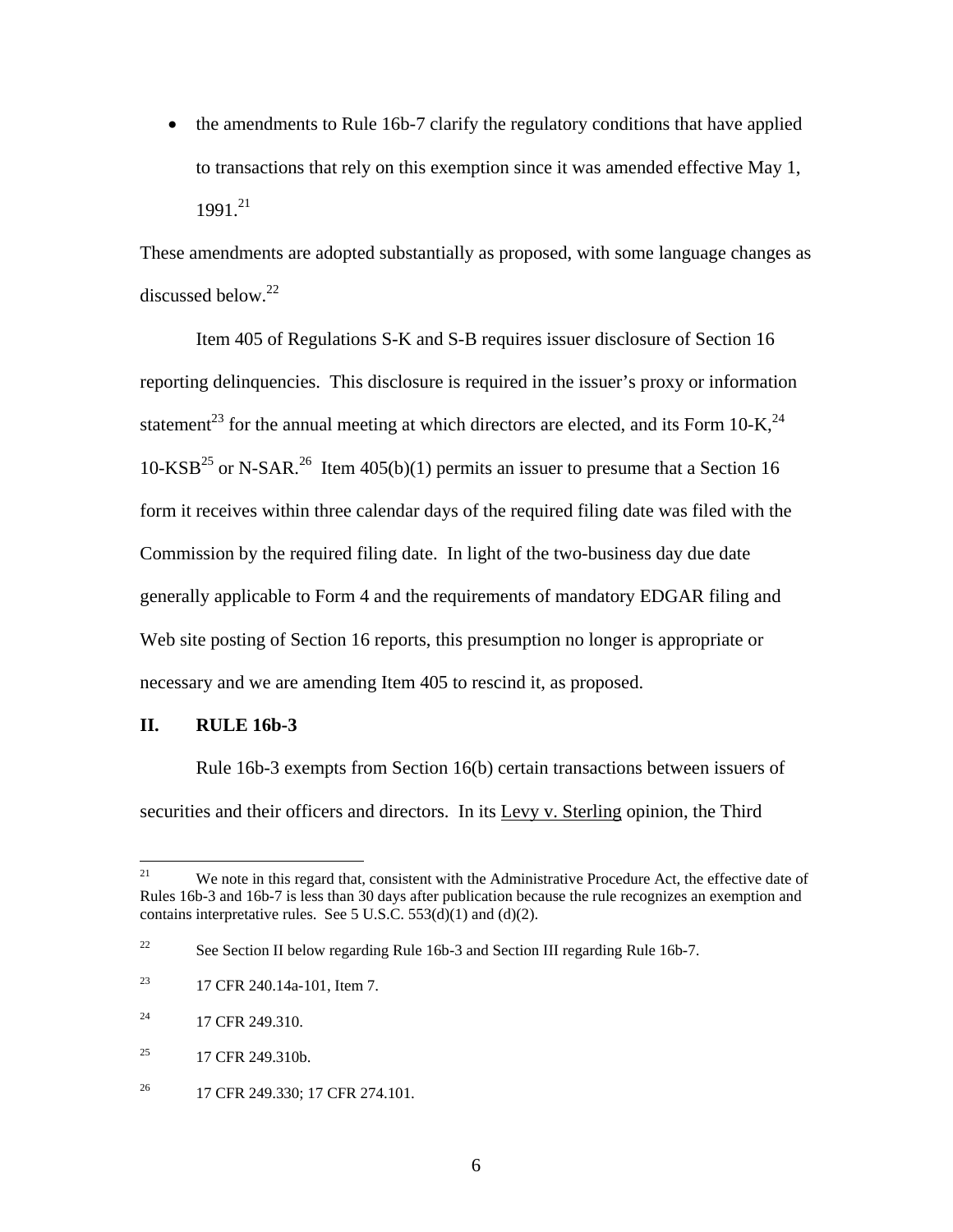Circuit construed Rule 16b-3(d), which applies to "grants, awards, or other acquisitions," to limit this exemption to transactions that have some compensation-related aspect. Specifically, since "grants" and "awards" are compensation-related, the Third Circuit reasoned that "other acquisitions" also must be compensation-related in order to be exempted by Rule 16b-3(d). This construction of Rule 16b-3(d) is not in accord with our clearly expressed intent in adopting the rule.

The current version of Rule 16b-3 was adopted in 1996, and implemented substantial revisions designed to simplify the conditions that must be satisfied for the exemption to apply. In contrast to prior versions of Rule 16b-3, which had exempted only employee benefit plan transactions, the 1996 revisions broadened the Rule 16b-3 exemption and extended it to other transactions between issuers and their officers and directors. The revisions focused on the distinction between market transactions by officers and directors, which present opportunities for profit based on non-public information that Section 16(b) is intended to discourage, and transactions between an issuer and its officers and directors, which are subject to fiduciary duties under state law.<sup>27</sup> In adopting the revised rule, we explicitly stated that "a transaction need not be pursuant to an employee benefit plan or any compensatory program to be exempt, nor need it specifically have a compensatory element."<sup>28</sup>

Rule 16b-3(a) provides that "A transaction between the issuer (including an employee benefit plan sponsored by the issuer) and an officer or director of the issuer that involves issuer equity securities shall be exempt from section 16(b) of the Act if the

<sup>27</sup> 27 Exchange Act Release No. 36356 (Oct. 11, 1995) [60 FR 53832] ("1995 Proposing Release").

<sup>&</sup>lt;sup>28</sup> Exchange Act Release No. 37260 (May 31, 1996) [61 FR 30376] ("1996 Adopting Release").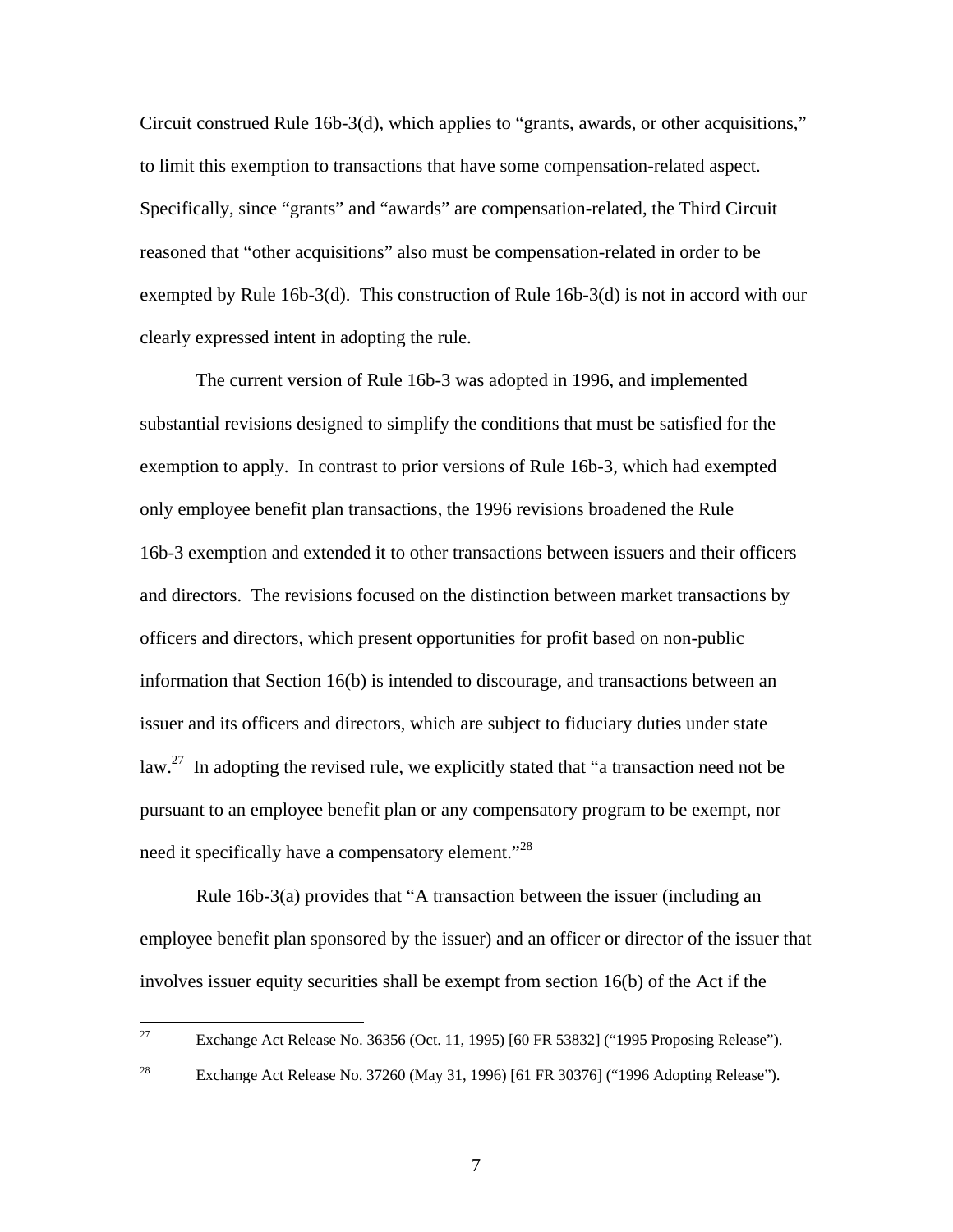transaction satisfies the applicable conditions set forth in this section." As this makes clear, the only limitations on the exemption for transactions between the issuer and its officer or director are the objective conditions set forth in later subsections of the rule, each of which applies to a different category of transactions.

As adopted in 1996, Rule 16b-3(d), entitled "Grants, awards and other acquisitions from the issuer," exempted from Section 16(b) liability "Any transaction involving a grant, award or other acquisition from the issuer (other than a Discretionary Transaction)<sup> $29$ </sup> if any one of three alternative conditions is satisfied. These conditions require:

- approval of the transaction by the issuer's board of directors, or board committee composed solely of two or more Non-Employee Directors;<sup>30</sup>
- approval or ratification of the transaction, in compliance with Exchange Act Section 14,<sup>31</sup> by the issuer's shareholders;<sup>32</sup> or

<sup>29</sup> "Discretionary Transaction" is defined in Rule  $16b-3(b)(1)$ . Generally, a Discretionary Transaction is an employee benefit plan transaction that is at the volition of a plan participant and results in either an intra-plan transfer involving an issuer equity securities fund, or a cash distribution funded by a volitional disposition of an issuer equity security. However, the definition excludes such transactions that are made in connection with the participant's death, disability, retirement or termination of employment, or are required to be made available to a plan participant pursuant to a provision of the Internal Revenue Code. A Discretionary Transaction is exempted by Rule 16b-3 only if it satisfies the conditions of Rule 16b-3(f).

<sup>30</sup> Rule  $16b-3(d)(1)$ . "Non-Employee Director" is defined in Rule  $16b-3(b)(3)$ .

 $^{31}$  15 U.S.C. 78n.

 $32$  Rule 16b-3(d)(2). With respect to shareholder, board and Non-Employee Director committee approval, Rule 16b-3(d) requires approval in advance of the transaction. Shareholder approval must be by either: the affirmative votes of the holders of a majority of the securities of the issuer present, or represented, and entitled to vote at a meeting duly held in accordance with the applicable laws of the state or other jurisdiction in which the issuer is incorporated; or the written consent of the holders of the majority of the securities of the issuer entitled to vote. Shareholder ratification, consistent with the same procedural conditions, may confer the exemption only if such ratification occurs no later than the date of the next annual meeting of shareholders following the transaction.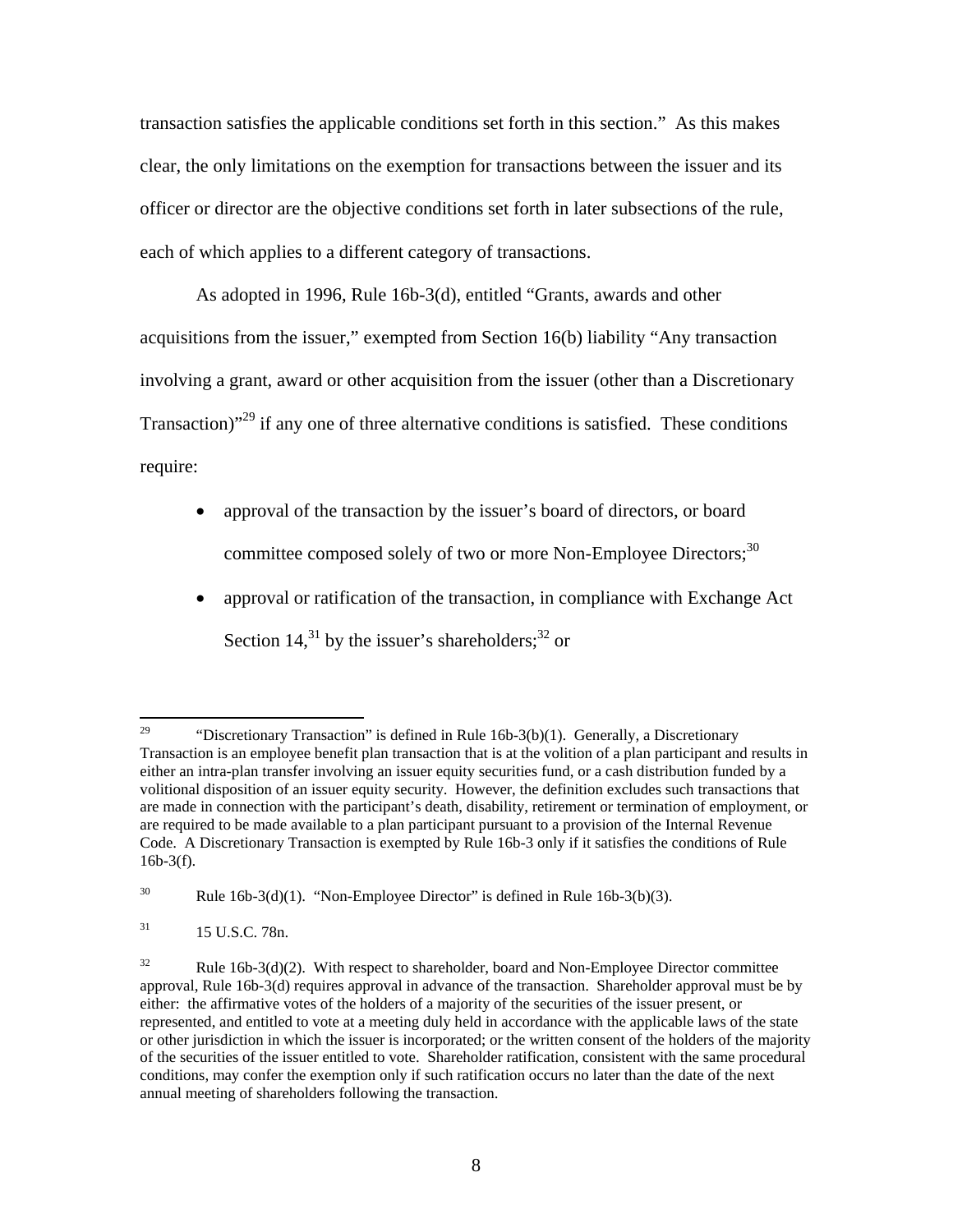• the officer or director to hold the acquired securities for a period of six months following the date of acquisition. $33$ 

Consistent with the terms of Rule 16b-3 and statements in the 1996 Adopting Release and 1995 Proposing Release regarding the meaning of the rule, the Commission staff has interpreted the Rule 16b-3(d) exemption to include a number of transactions outside of the compensatory context, such as:

- the acquisition of acquiror equity securities (including derivative securities) by acquiror officers and directors through the conversion of target equity securities in connection with a corporate merger; $34$  and
- an officer's or director's indirect pecuniary interest in transactions between the issuer and certain other persons or entities.<sup>35</sup>

The application of Rule 16b-3(d) to such transactions also has been recognized in Section 16(b) litigation. In its 2002 opinion in Gryl v. Shire Pharmaceuticals Group  $PLC<sub>1</sub><sup>36</sup>$  the U.S. Court of Appeals for the Second Circuit construed Rule 16b-3(d) to exempt acquiror directors' acquisition of acquiror options upon conversion of their target options in a corporate merger. Although the securities acquired in Gryl were options, the Second Circuit's holding in no way relied upon a compensatory purpose. Instead, Gryl construed Rule  $16b-3(d)(1)$  to require only that the transaction involve an acquisition of

 $33$ Rule  $16b-3(d)(3)$ .

<sup>&</sup>lt;sup>34</sup> Division of Corporation Finance interpretive letter to Skadden, Arps, Slate, Meagher & Flom LLP (Jan. 12, 1999).

<sup>&</sup>lt;sup>35</sup> Division of Corporation Finance interpretive letter to American Bar Association (Feb. 10, 1999). The other persons or entities are immediate family members, partnerships, corporations and trusts, in each case where rules under Section 16(a) require the officer or director to report an indirect pecuniary interest in the transaction.

<sup>36 298</sup> F.3d 136 (2d Cir. 2002).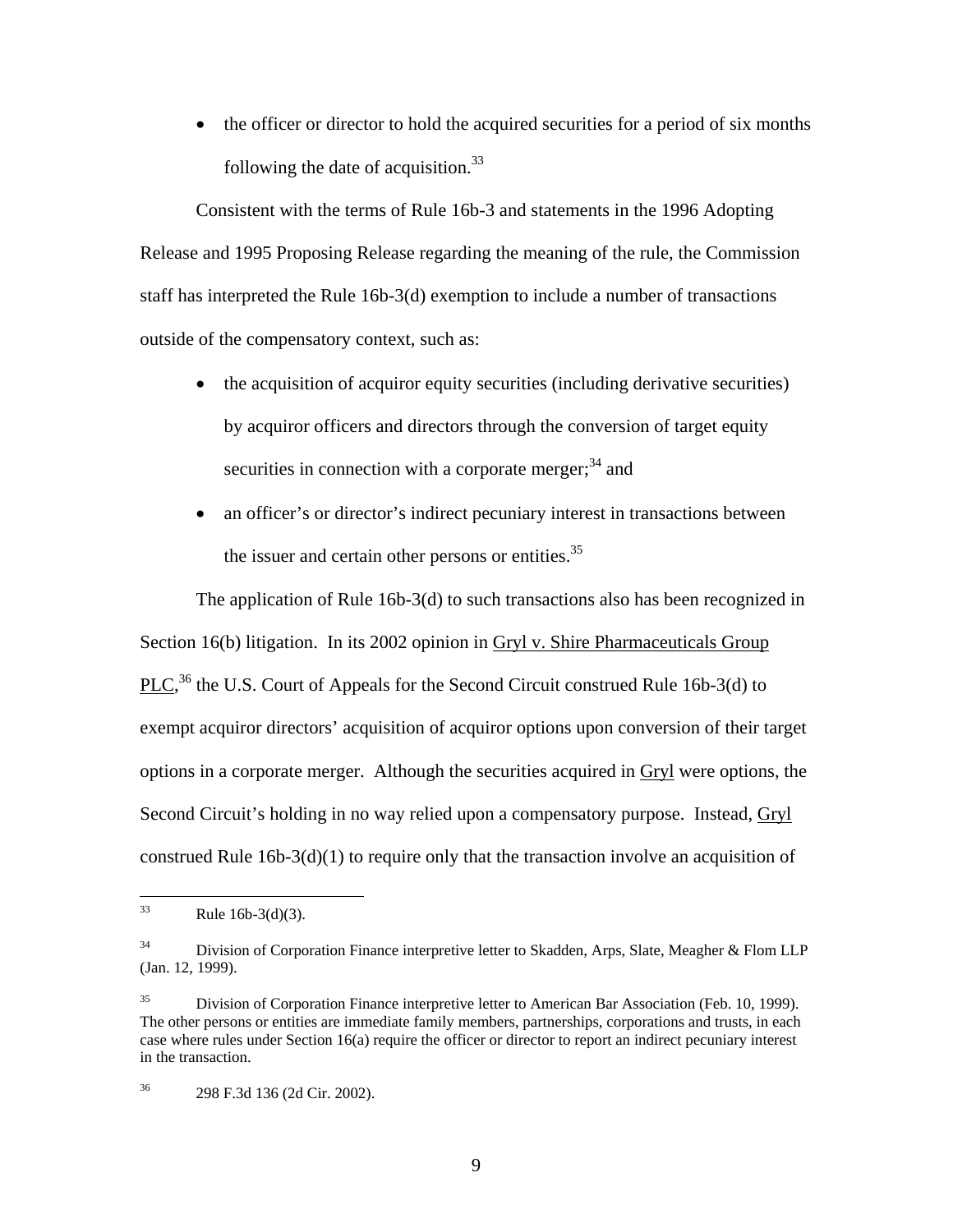issuer equity securities from the issuer, the acquirer be a director or officer of the issuer at the time of the transaction, and the transaction be approved in advance by the issuer's board of directors.<sup>37</sup>

To eliminate the uncertainty generated by the Levy v. Sterling opinion, we proposed to amend Rule 16b-3(d) so that this paragraph would be entitled "Acquisitions from the issuer," and would provide that any transaction involving an acquisition from the issuer (other than a Discretionary Transaction), including without limitation a grant or award, will be exempt if any one of the Rule's three existing alternative conditions is satisfied. Because the exemptive conditions of Rule 16b-3(e), which exempts an officer's or director's disposition to the issuer of issuer equity securities, are identical to the advance approval conditions of Rule  $16b-3(d)^{38}$  and were intended to operate the same way, we proposed to clarify both rules consistently by adding a Note to Rule 16b-3.<sup>39</sup>

 The majority of commenters addressing the Rule 16b-3 proposals, other than attorneys who represent plaintiffs in Section 16(b) cases, supported them. Most commenters stated that the proposals would accomplish the goal of clarifying the exemptive scope of Rule 16b-3 as the Commission originally intended the rule to apply, and would preclude the restrictive and unintended construction applied in the Levy v. Sterling opinion. Commenters generally expressed the view that the exemptive

<sup>37</sup> Id. at 141. Rule  $16b-3(d)(1)$  also permits approval by "a committee of the board of directors that is composed solely of two or more Non-Employee Directors." Gryl noted that "[t]hat aspect of the Board Approval exemption is not at issue in this appeal."  $\underline{Id}$  at n. 2.

<sup>38</sup> 38 Although shareholder ratification after the transaction exempts an acquisition under Rule 16b-3(d), it does not exempt a disposition under Rule 16b-3(e).

<sup>&</sup>lt;sup>39</sup> Proposed Note 4 stated that these exemptions apply to any securities transaction by the issuer with its officer or director that satisfies the specified conditions of Rule 16b-3(d) or Rule 16b-3(e), as applicable, and are not conditioned on the transaction being intended for a compensatory or other particular purpose.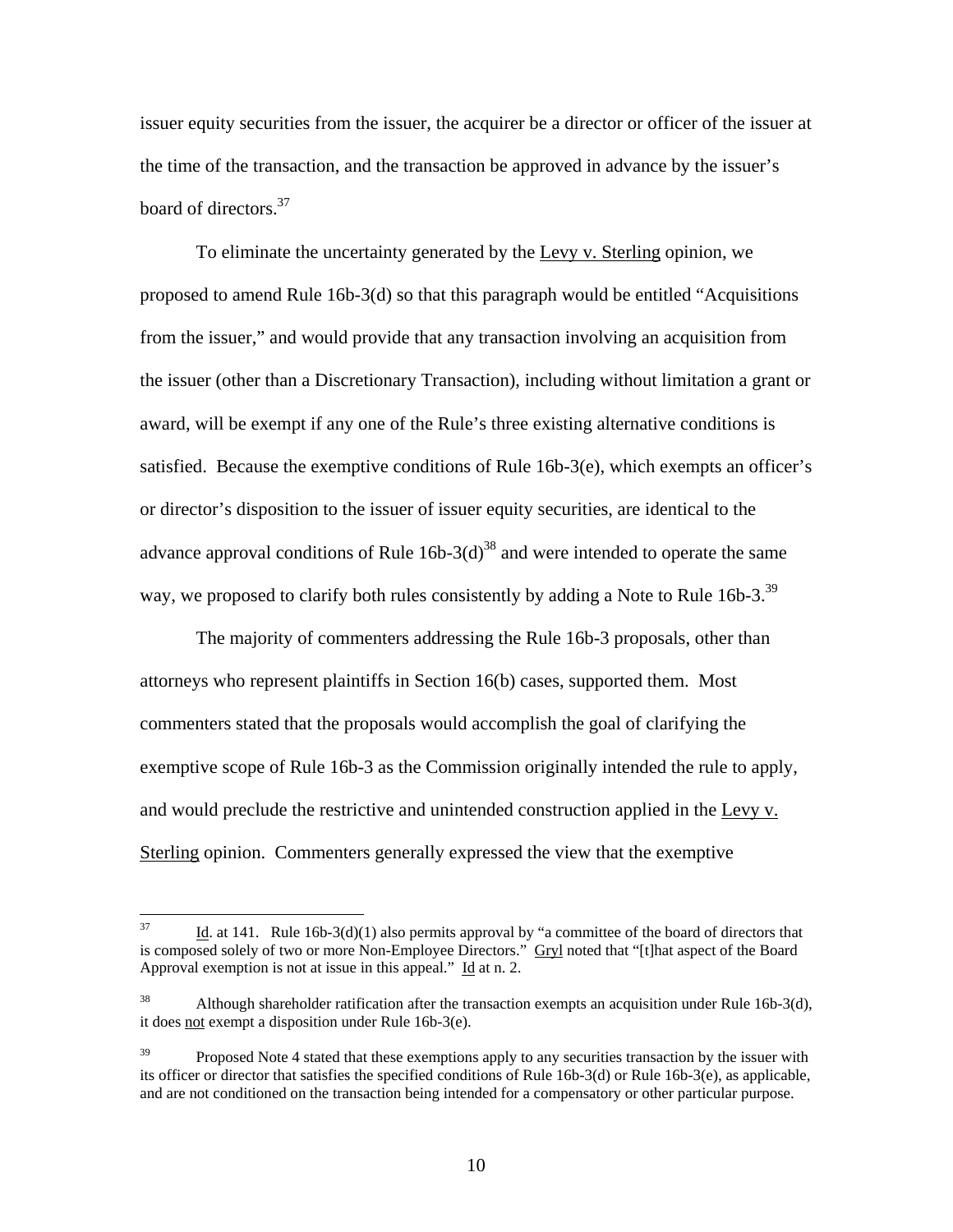conditions of Rule 16b-3(e) should remain identical to the Rule  $16b-3(d)(1)$  or Rule 16b- $3(d)(2)$  advance approval conditions. In response to our questions, most commenters also stated that it would not be appropriate to limit either Rule 16b-3(d) or Rule 16b-3(e) to transactions that have a compensatory purpose or to "extraordinary" transactions, such as the reclassification at issue in Levy v. Sterling. For example, one commenter stated that "the key consideration of the statute is the absence of the ability to take advantage of the other party on the basis of inside information."<sup>40</sup>

 Some commenters suggested, however, that it would be clearer that the exemptive scope of Rules  $16b-3(d)$  and  $16b-3(e)$  is not limited to transactions with a compensatory or other particular purpose if this were stated in the text of Rules 16b-3(d) and 16b-3(e) instead of a Note to Rule  $16b-3$ .<sup>41</sup> We have decided to apply this suggested approach in the amendments as adopted. $42$ 

 Rule 16b-3(d), as adopted, exempts any transaction, other than a Discretionary Transaction, involving an acquisition by an officer or director<sup>43</sup> from the issuer (including without limitation a grant or award), whether or not intended for a compensatory or other particular purpose, if any one of the Rule's three alternative conditions is satisfied. Rule 16b-3(e), as adopted, exempts any transaction, other than a Discretionary Transaction, involving the disposition by an officer or director to the issuer of issuer equity securities,

 $42$  We note, however, that the Notes to our rules are integral parts of our regulations.

<sup>40</sup> Letter of American Bar Association (Aug. 16, 2004).

<sup>&</sup>lt;sup>41</sup> Letters of New York State Bar Association (Aug. 9, 2004) and Sullivan & Cromwell LLP (Aug. 9, 2004).

<sup>&</sup>lt;sup>43</sup> Note 4 as proposed referred to transactions by an officer or director satisfying the conditions of the rule. Because that language essentially mirrored language already contained in the text of Rule 16b-3(a) itself, we have not adopted that portion of proposed Note 4.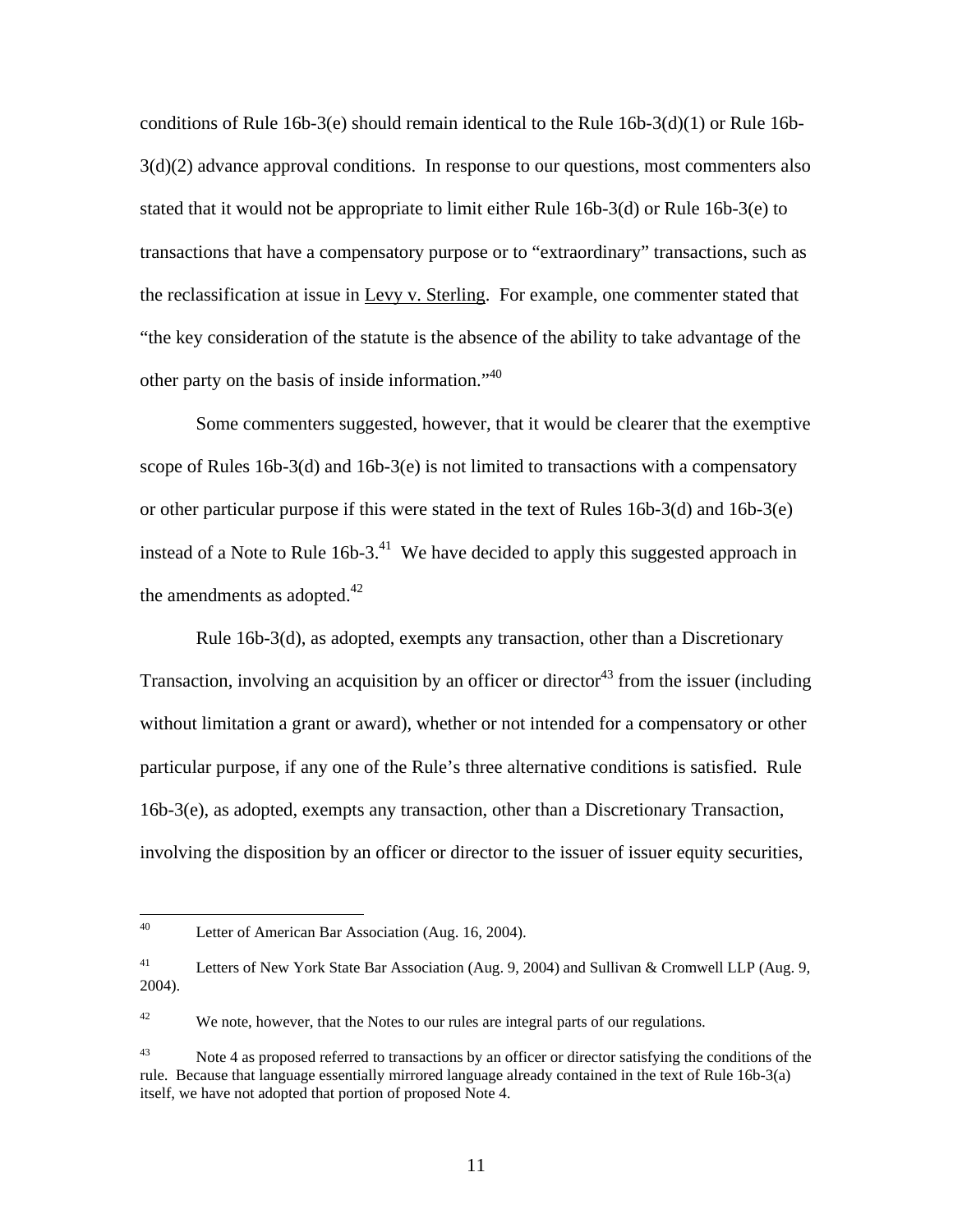whether or not intended for a compensatory or other particular purpose, provided that the terms of such disposition are approved in advance in the manner prescribed by either Rule  $16b-3(d)(1)$  or Rule  $16b-3(d)(2)$ .

 In their comment letters, attorneys who represent plaintiffs in Section 16(b) cases ("the Section 16(b) Lawyers") asserted that the premise that there is no opportunity for speculative abuse in transactions between an issuer and its officers and directors is faulty and without support.<sup>44</sup> This assertion is misplaced, however. As we explained in 1996, "[transactions between an issuer and its officers and directors] do not appear to present the same opportunities for insider profit on the basis of non-public information as do market transactions by officers and directors. Typically, where the issuer, rather than the trading markets, is on the other side of an officer or director's transaction in the issuer's equity securities, any profit obtained is not at the expense of uninformed shareholders and other market participants of the type contemplated by the statute."45

Section 16(b) specifically states that it is "for the purpose of preventing the unfair use of information which may have been obtained by such beneficial owner, director, or officer by reason of his relationship to the issuer." This statement should be construed in light of the stated purpose of the Exchange Act, inter alia, "to insure the maintenance of fair and honest markets in [securities] transactions."46 As the Second Circuit stated in

 $44<sup>°</sup>$ Letter of Abraham Fruchter & Twersky LLP (Aug. 5, 2004); Letter of Bragar Wexler Eagel & Morgenstern, P.C. (Jul. 30, 2004); and Letter of Sirianni Youtz Meier & Spoonemore (Aug. 9, 2004).

<sup>45 1996</sup> Adopting Release.

<sup>46</sup> Section 2 of the Exchange Act, 15 U.S.C. 78b.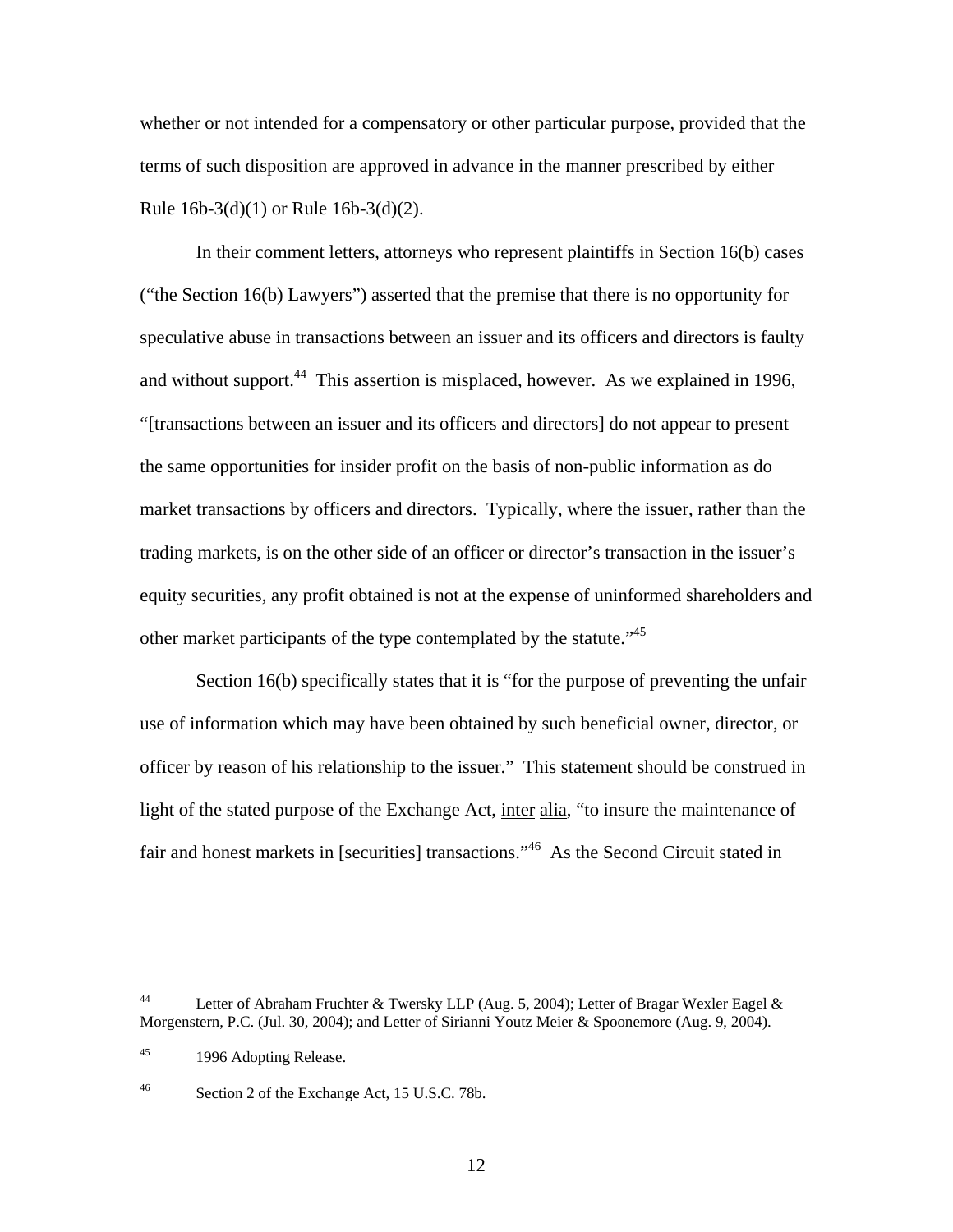Blau v. Lamb, "Section 16(b) helps to implement this overriding purpose by making it unprofitable for 'insiders' to engage in short-swing speculation."<sup>47</sup>

The legislative history of Section 16(b) makes it clear that the "unfair use of information" that concerned Congress was insiders' transactions with investors who were at an informational disadvantage. In a report summarizing the findings of its extensive investigation, the Senate Committee on Banking and Currency, in a section entitled "Market Activities of Directors, Officers, and Principal Shareholders of Corporations," stated:

Among the most vicious practices unearthed at the hearings before the subcommittee was the flagrant betrayal of their fiduciary duties by directors and officers of corporations who used their positions of trust and the confidential information which came to them in such positions, to aid them in their market activities.48

In construing Section 16(b), the Supreme Court has relied on a consistent

understanding of Congressional intent:

Congress recognized that insiders may have access to information about their corporations not available to the rest of the investing public. By trading on this information, those persons could reap profits at the expense of less well informed investors. In Section 16(b) Congress sought to "curb the evils of insider trading [by] … taking the profits out of a class of transactions in which the possibility of abuse was believed to be intolerably great."<sup>49</sup>

The purpose expressed in the legislative history and acknowledged in the judicial

construction of Section 16(b) thus demonstrates that the exemptions provided by Rules

16b-3(d) and 16b-3(e), as adopted in 1996 and as clarified today, do not conflict with

<sup>47</sup> Blau v. Lamb, 363 F.2d 507, at 514 (2d Cir. 1966).

<sup>48</sup> Stock Exchange Practices, S. Rep. No. 1455, 73d Cong., 2d Sess. 55 (1934).

<sup>&</sup>lt;sup>49</sup> Foremost-McKesson, Inc. v. Provident Securities Co., 423 U.S. 232 (1976), at 243 (quoting Reliance Electric. Co. v. Emerson Electric. Co., 404 U.S. 418, at 422 (1972). The Supreme Court quoted the same Reliance Electric Co. language in Kern County Land Co. v. Occidental Petroleum Corp., 411 U.S. 582, at 592 (1972).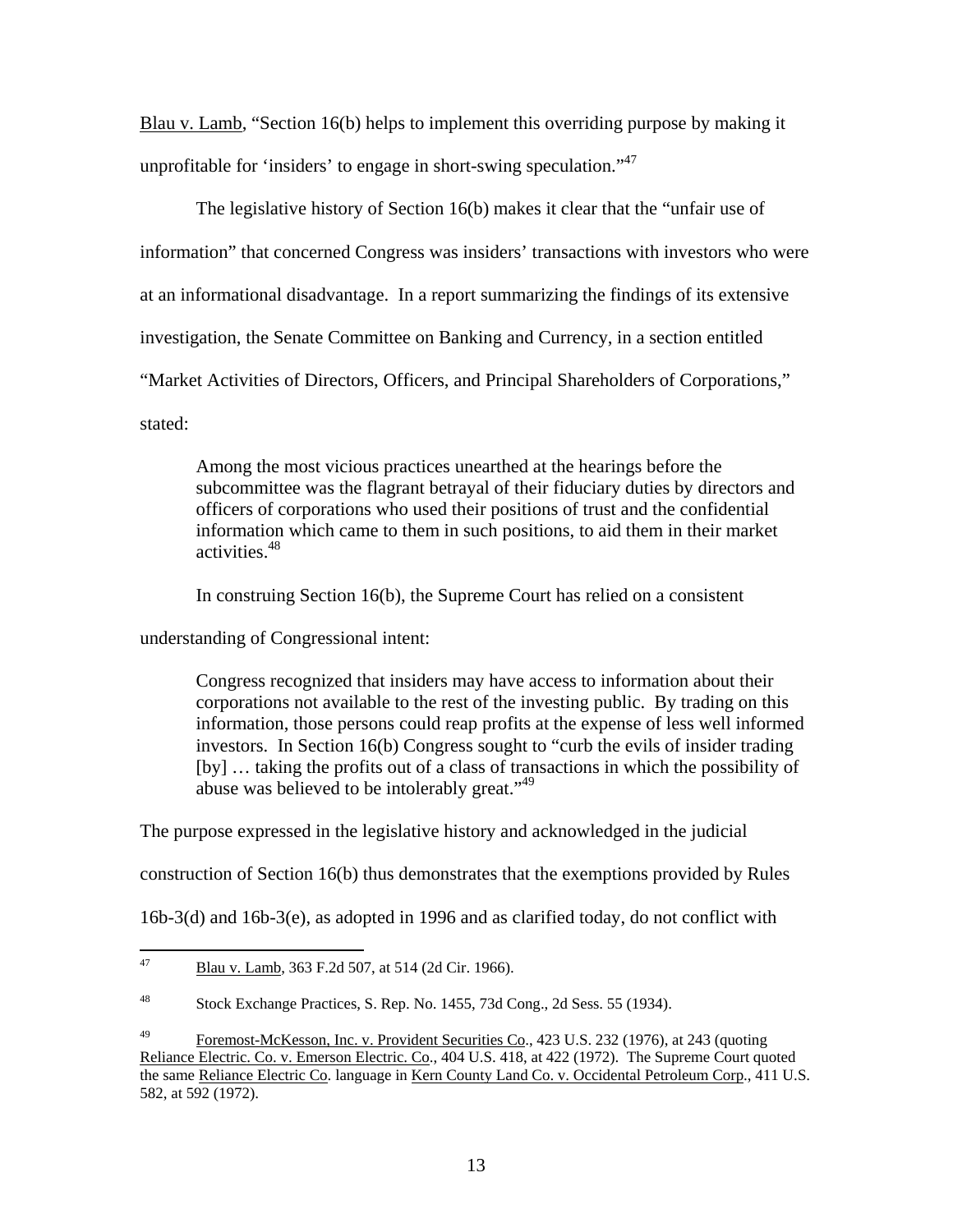Section 16(b). As a different commenter observed, "Rule 16b-3 is entirely consistent with the intent of Congress in enacting Section 16(b), since it exempts only transactions involving parties on an equal footing from the standpoint of knowledge of inside information."<sup>50</sup>

The Section 16(b) Lawyers also questioned our authority to adopt Rule 16b-3 and these clarifying amendments. Because Section 16(b) can be harsh in imposing liability without fault, "Congress itself limited carefully the liability imposed by Section  $16(b)$ ,"<sup>51</sup> including by granting the Commission specific exemptive authority. By its terms, Section 16(b) provides that it does not cover "any transaction or transactions which the Commission by rules and regulations may exempt as not comprehended within the purpose of this subsection." The legislative history explains that:

The expressed purpose of this provision is to prevent the unfair use of inside information. The Commission may exempt transactions not falling within this purpose.52

Insider trading is rooted in inequality of information between persons who are aware of it and the persons they transact with. The inequality of information contemplated by Section 16(b) generally does not exist when an officer or director acquires securities from, or disposes of them to, the issuer. In both the 1996 adoption of Rule 16b-3 and the clarifications adopted today, we carefully considered Congress's purpose for enacting Section 16(b), and, in light of the strict remedy imposed by Section 16(b), whether the exempted transactions actually pose a significant risk of the abuses the

<sup>50</sup> Letter of New York State Bar Association (Aug. 9, 2004).

<sup>&</sup>lt;sup>51</sup> Foremost-McKesson, Inc. v. Provident Securities Co., 423 U.S. at 252.

<sup>52</sup> S.Rep. No. 792, 73d Cong., 2d Sess., 21 (1934).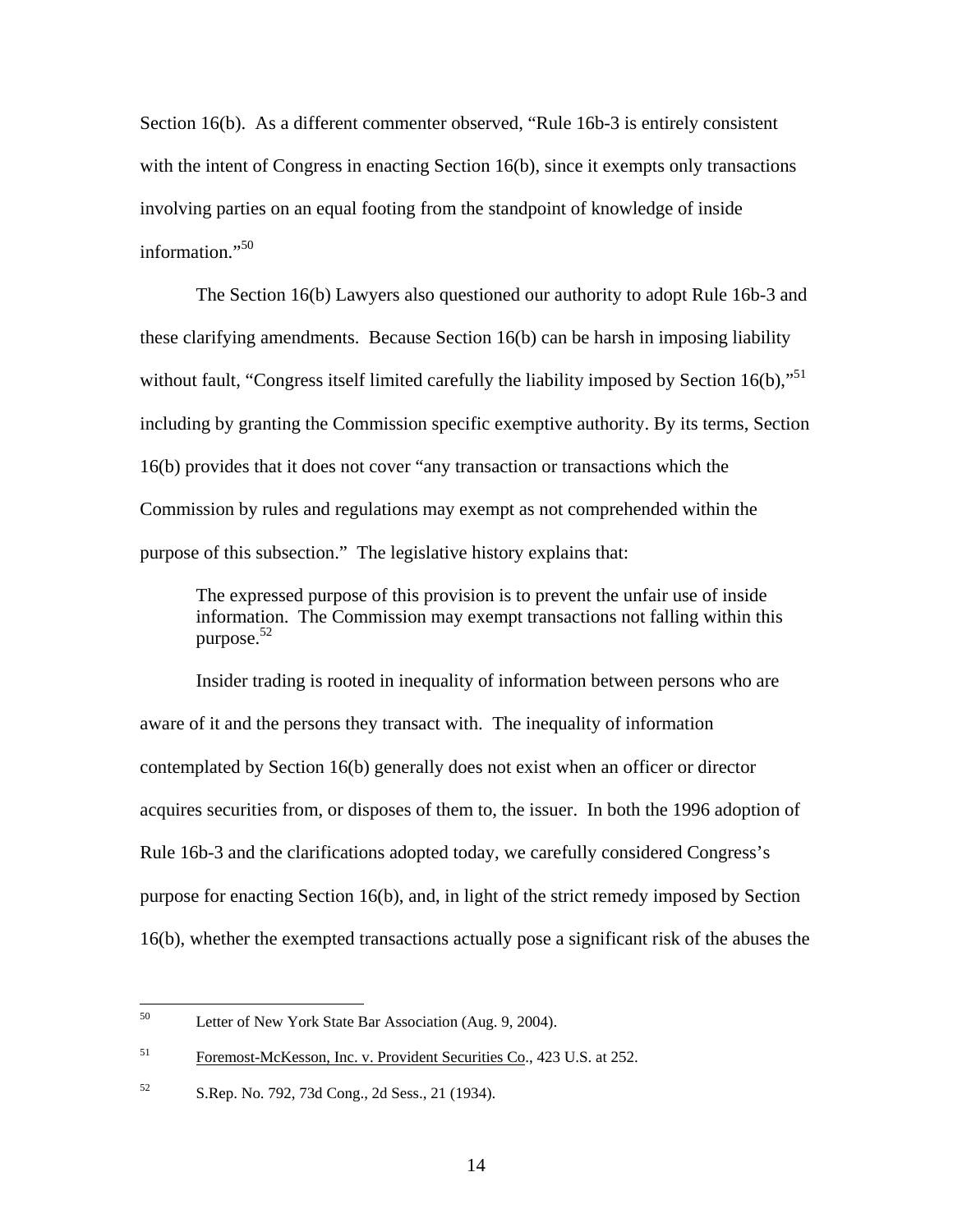statute was concerned with. We concluded that it is not appropriate to impose Section 16(b) liability on the exempted acquisitions and dispositions because the risk of unfair use of information in these transactions is generally diminished.<sup>53</sup>

Because the transactions exempted by the rule are not of the type contemplated by the statute, our 1996 adoption of Rule 16b-3 and the clarifications adopted today clearly are within our specific exemptive authority provided by Section 16(b), as well as other statutory authority. We are clarifying our own rule and resolving any ambiguity that might exist. In addition to the specific exemptive authority provided by Section 16(b), the Commission also has authority under our general rulemaking authority in Section 23(a) of the Exchange  $Act^{54}$  and general exemptive authority in Section 36 of the Exchange Act.<sup>55</sup>

The Section 16(b) Lawyers further asserted that this rulemaking is an unlawful attempt to engage in retroactive rulemaking, rather than a clarification. This assertion also is misplaced. The clarifications adopted today do not deprive issuers and

<sup>53</sup> 53 Of course, Section 16(b) is not the sole Exchange Act deterrent to insider trading. Moreover, the strict liability imposed by Section 16(b) is distinguishable from the prohibitions of Section 10(b) and Rule 10b-5 and the remedies that attach to violations of those prohibitions. In light of these distinctions, and the application of Section 10(b) and Rule 10b-5 to the transactions exempted by Rule 16b-3, the Rule 16b-3(d) and 16b-3(e) exemptions do not impair the protection of investors.

<sup>&</sup>lt;sup>54</sup> In pertinent part, Section 23(a) authorizes the Commission "to make such rules and regulations as may be necessary or appropriate to implement the provisions of this title … or for the execution of the functions vested in [the Commission] by this title, and may for such purposes classify persons, securities, transactions, statements, applications, reports, and other matters within [its] jurisdiction[], and prescribe greater, lesser, or different requirements for different classes thereof."

<sup>55</sup> Section 36 generally provides that "the Commission, by rule, regulation, or order, may conditionally or unconditionally exempt any person, security, or transaction, or any class or classes of persons, securities or transactions, from any provision or provisions of this title or of any rule or regulation thereunder, to the extent that such exemption is necessary or appropriate in the public interest, and is consistent with the protection of investors." For the reasons discussed in the Proposing Release and this release, the Commission believes that the Rule 16b-3 exemption (as well as the exemption in Rule 16b-7 discussed below) is necessary or appropriate in the public interest and is consistent with the protection of investors.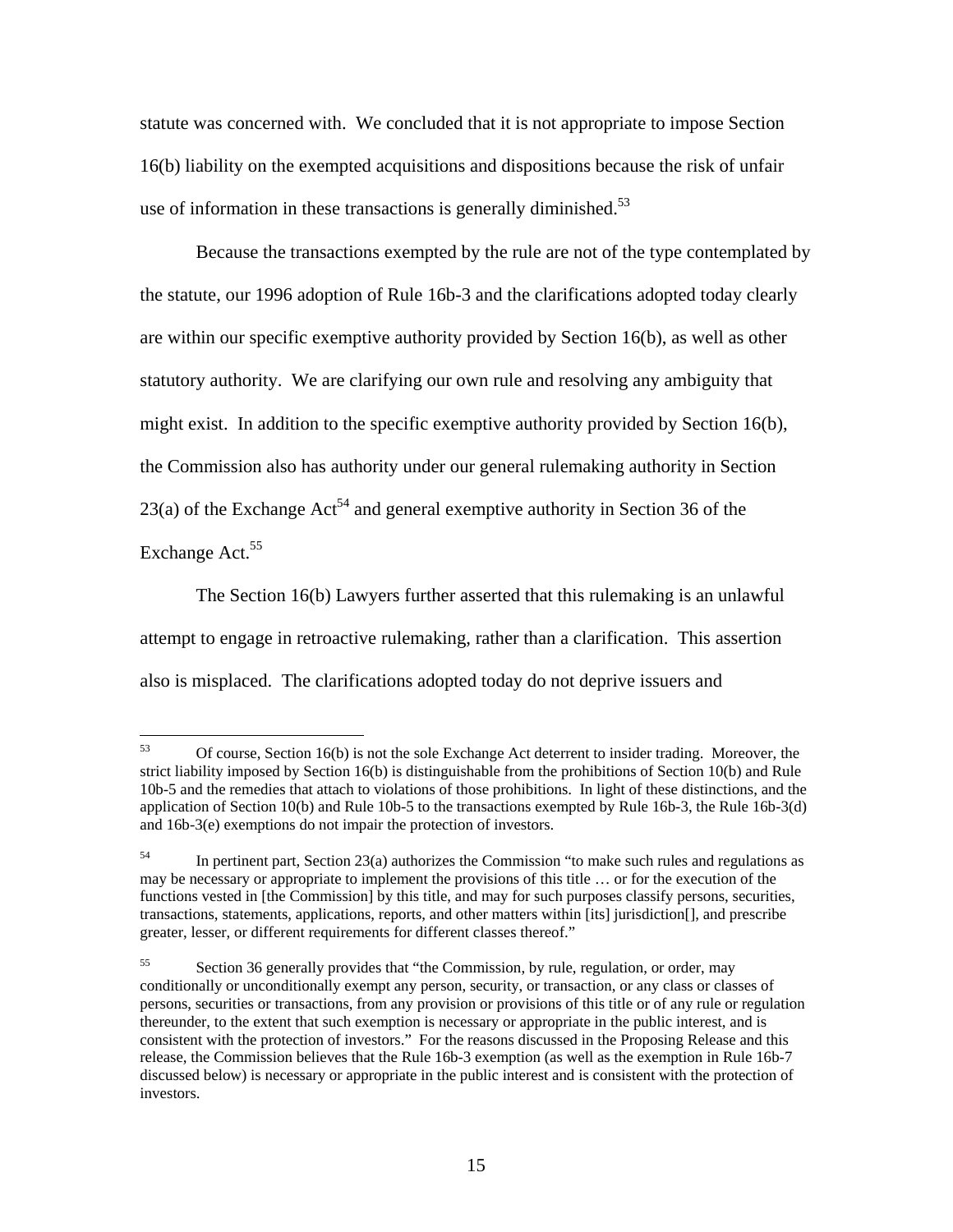shareholders of short-swing profit recovery to which they were intended to be entitled. The clarifications are consistent with the terms of Rule 16b-3 and our statements in the 1996 Adopting Release regarding the scope of Rules 16b-3(d) and 16b-3(e),  $^{56}$  and our amicus brief in Levy v. Sterling.  $57$  The clarifications also are consistent with the August 2002 construction of Rule 16b-3(d) by the U.S. Court of Appeals for the Second Circuit in  $Gryl$  v. Shire Pharmaceuticals  $Group$  PLC.<sup>58</sup> The clarifying nature of the amendments is not a sudden and unexplained change in our regulations (indeed, our interpretation has been consistent since the rule was adopted in 1996) and neither creates nor removes any rights or duties.

### **III. RULE 16b-7**

Rule 16b-7, entitled "Mergers, reclassifications, and consolidations," exempts from Section 16(b) certain transactions that do not involve a significant change in the issuer's business or assets. The rule is typically relied upon in situations where a company reincorporates in a different state or reorganizes its corporate structure. Rule  $16b-7(a)(1)$  provides that the acquisition of a security pursuant to a merger or consolidation is not subject to Section 16(b) if the security relinquished in exchange is of a company that, before the merger or consolidation, owned:

• 85% or more of the equity securities of all other companies party to the merger or consolidation, or

<sup>56</sup> 56 For example, the 1996 Adopting Release stated, with respect to Rule 16b-3(e), "In the context of a merger, the new rule will exempt the disposition of issuer equity securities (including derivative securities) solely to the issuer, provided the conditions of the rule are satisfied."

<sup>57</sup> The clarifications also are consistent with staff interpretations of these rules.See text at nn. 34 and 35, above.

<sup>58</sup> See text at n. 37, above.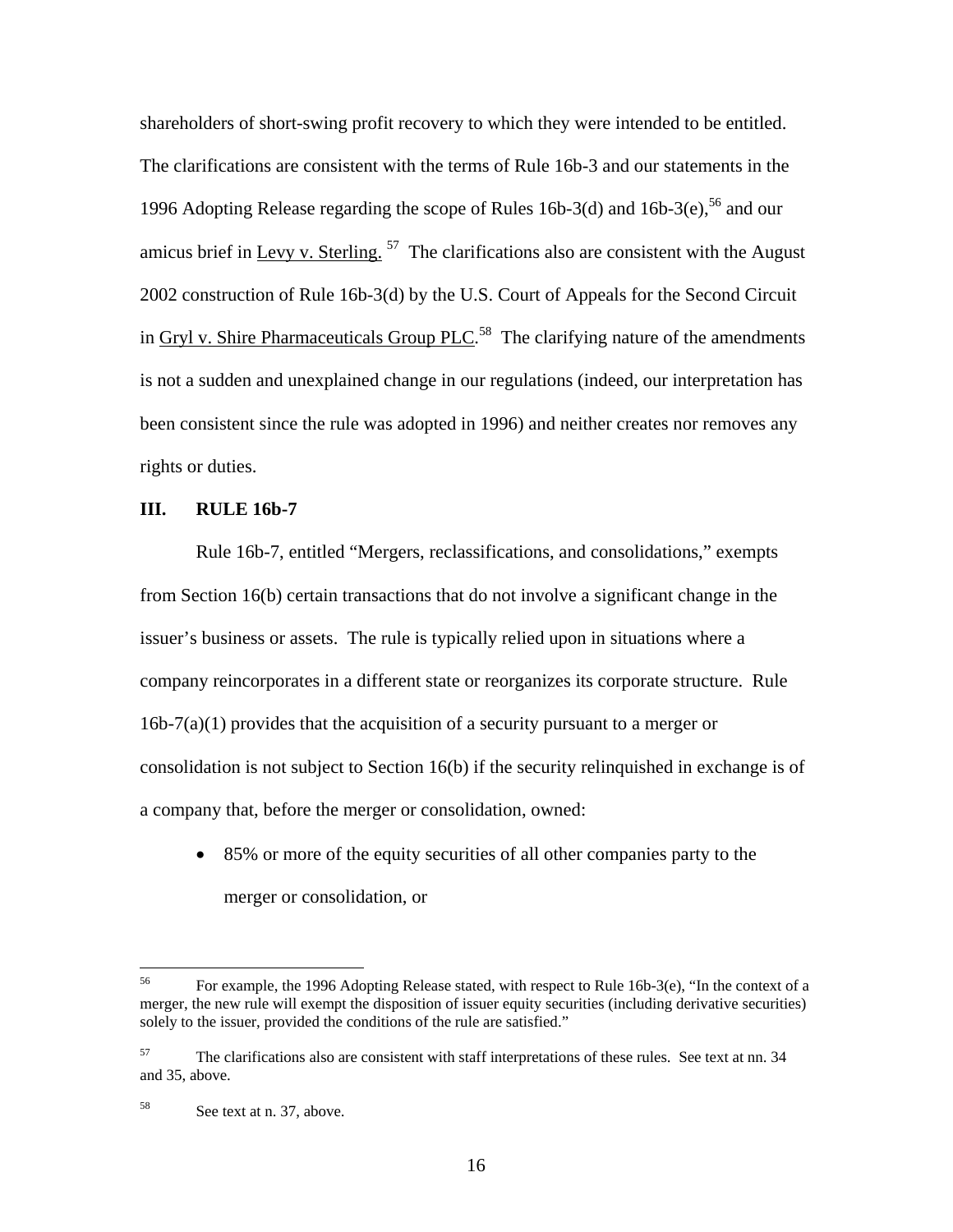• 85% or more of the combined assets of all companies undergoing merger or consolidation.

Rule  $16b-7(a)(2)$  exempts the corresponding disposition, pursuant to a merger or consolidation, of a security of an issuer that before the merger or consolidation satisfied either of these 85% ownership tests. These transactions do not significantly alter in an economic sense the investment the insider held before the transaction.

While the Levy v. Sterling opinion acknowledged that Rule 16b-7 could exempt a reclassification, it construed Rule 16b-7 not to exempt an acquisition pursuant to a reclassification that:

- resulted in the insiders owning equity securities (common stock) with different risk characteristics from the securities (preferred stock) extinguished in the transaction, where the preferred stock previously had not been convertible into common stock; and
- thus involved an increase in the percentage of insiders' common stock ownership, based on the fact that the insiders owned some common stock before the reclassification extinguished their preferred stock in exchange for common stock.

The opinion thus imposed upon reclassifications exemptive conditions that are not found in the language of Rule 16b-7 and would not apply to a merger or consolidation relying upon the rule. Moreover, these conditions significantly restrict the exemption's availability for reclassifications by narrowing it to the less frequent situation where the original security and the security for which it is exchanged have the same characteristics. Imposing these conditions is inconsistent with the terms of Rule 16b-7, the rule's interpretive history and the Commission's intent.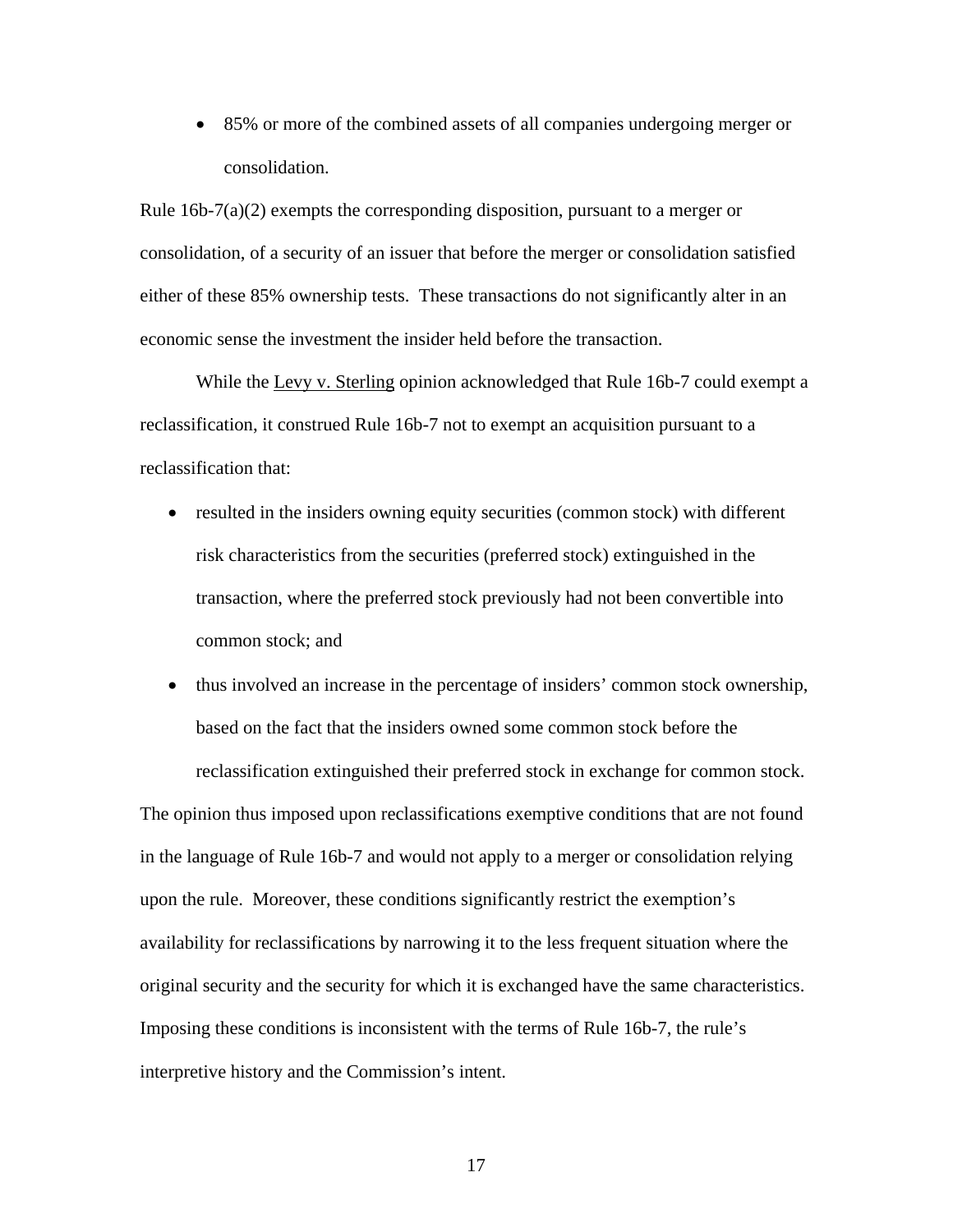Although Rule 16b-7 as originally adopted in 1952 only applied to "mergers" and "consolidations,"59 the Commission staff construed it as also applying to reclassifications. In a 1981 interpretive release, the staff stated that "Rule 16b-7 does not require that the security received in exchange be similar to that surrendered, and the rule can apply to transactions involving reclassifications."60 In 1991, the Commission amended the title of Rule 16b-7 to include "reclassifications," explaining that this amendment was not intended to effect any "substantive" changes to the rule, and reaffirmed the staff statement in the 1981 Release that Rule 16b-7 applies to reclassifications. <sup>61</sup>

 Although the rule as amended in 1991 did not contain specific standards for exempting reclassifications, the staff applied to reclassifications the same standards as for mergers and consolidations. In relevant respects a reclassification is little different from a merger exempted by Rule 16b-7. In a merger exempted by the rule, the transaction satisfies either 85% ownership standard, so that the merger effects no major change in the issuer's business or assets. Similarly, in a reclassification the issuer owns all assets involved in the transaction and remains the same, with no change in its business or assets. The similarities are readily illustrated by the fact that an issuer also could effect a reclassification by forming a wholly-owned "shell" subsidiary, merging the issuer into the subsidiary, and exchanging subsidiary securities for the issuer's securities.

<sup>59</sup> 59 Exchange Act Release No. 4696 (Apr. 3, 1952) [17 FR 3177] (proposing Rule 16b-7), and Exchange Act Release No. 4717 (Jun. 9, 1952) [17 FR 5501] (adopting Rule 16b-7).

<sup>60</sup> Exchange Act Release No. 18114 (Sept. 24, 1981) [46 FR 48147] ("1981 Release"), at Q. 142.

 $61$  Exchange Act Release No. 28869 (Feb. 8, 1991) [56 FR 7242] ("1991 Release"). More recently, in a 2002 proposing release we expressly described reclassifications as among the transactions exempted by Rule 16b-7. Exchange Act Release No. 45742 (Apr. 12, 2002) [67 FR 19914], at n. 56.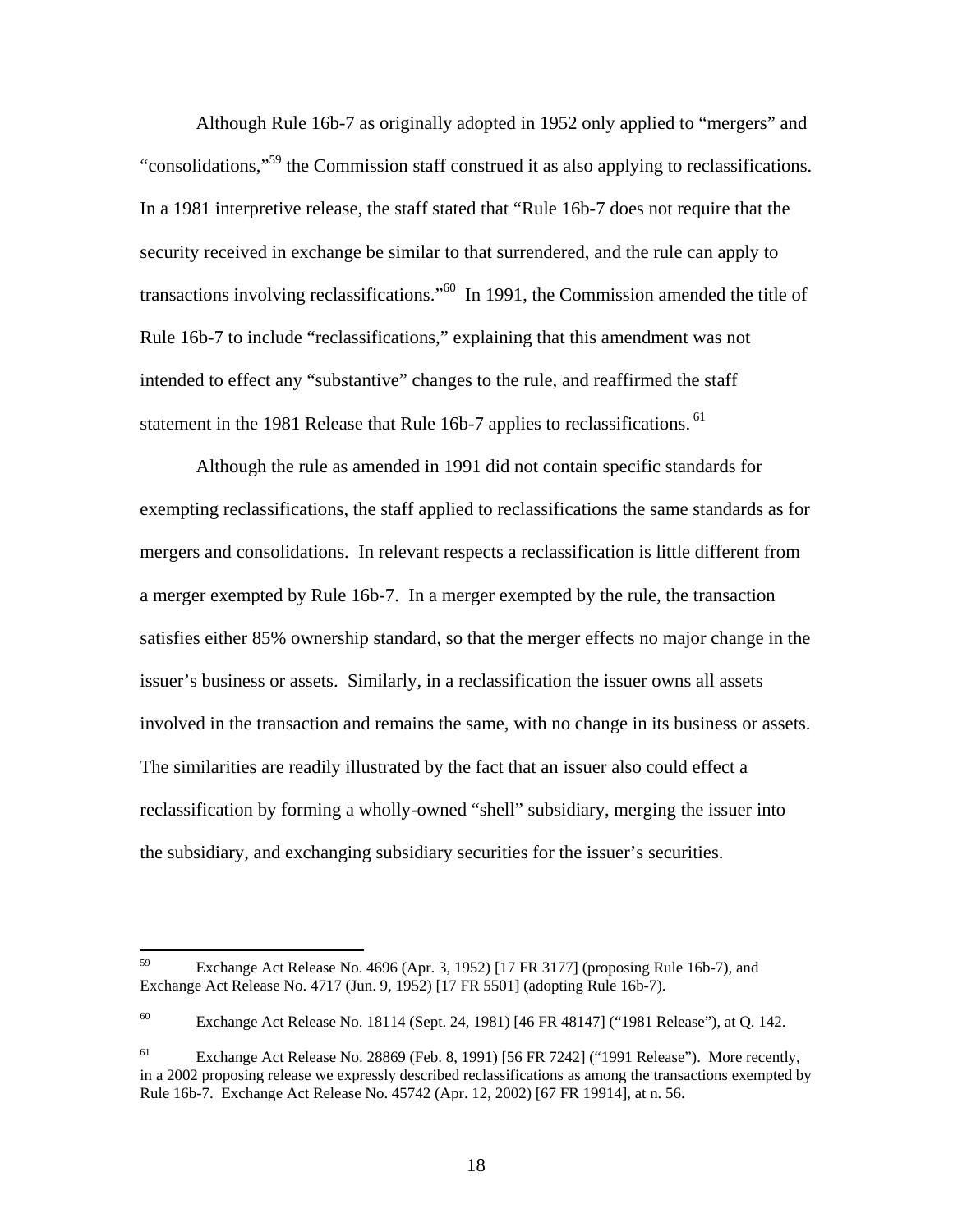Consistent with the 1981 and 1991 Releases and our amicus brief in Levy v. Sterling, to eliminate uncertainty regarding Rule 16b-7 generated by the Levy v. Sterling opinion, we proposed to amend Rule 16b-7 so that, consistent with the rule's title, the text states "merger, reclassification or consolidation" each place it previously stated "merger or consolidation." To further clarify the rule's consistent application, we proposed an additional paragraph to specify that the Rule 16b-7 exemption applies to any securities transaction that satisfies the conditions of the rule and is not conditioned on the transaction satisfying any other conditions.<sup>62</sup>

The majority of commenters addressing the Rule 16b-7 proposals, other than the Section 16(b) Lawyers, supported them. Most commenters stated that the proposals would accomplish the goal of clarifying the exemptive scope of Rule 16b-7, and are consistent with our previous statements regarding the scope of this rule. We are adopting the Rule 16b-7 amendments as proposed.

Some commenters suggested that the rule should include a definition of "reclassification." Other commenters suggested that the rule should exempt transactions that are substantively similar to reclassifications, and transactions in foreign jurisdictions that use different names, such as "amalgamations" or "schemes of arrangement," that are substantively equivalent to transactions named in the rule.

In order to preserve flexibility to apply the rule appropriately to evolving forms of transactions, the rule as adopted does not define "reclassification." However, transactions that are exempt as reclassifications generally include transactions in which the terms of the entire class or series are changed, or securities of the entire class or series

Rule 16b-7(c). Former Rule 16b-7(c) is redesignated as Rule 16b-7(d).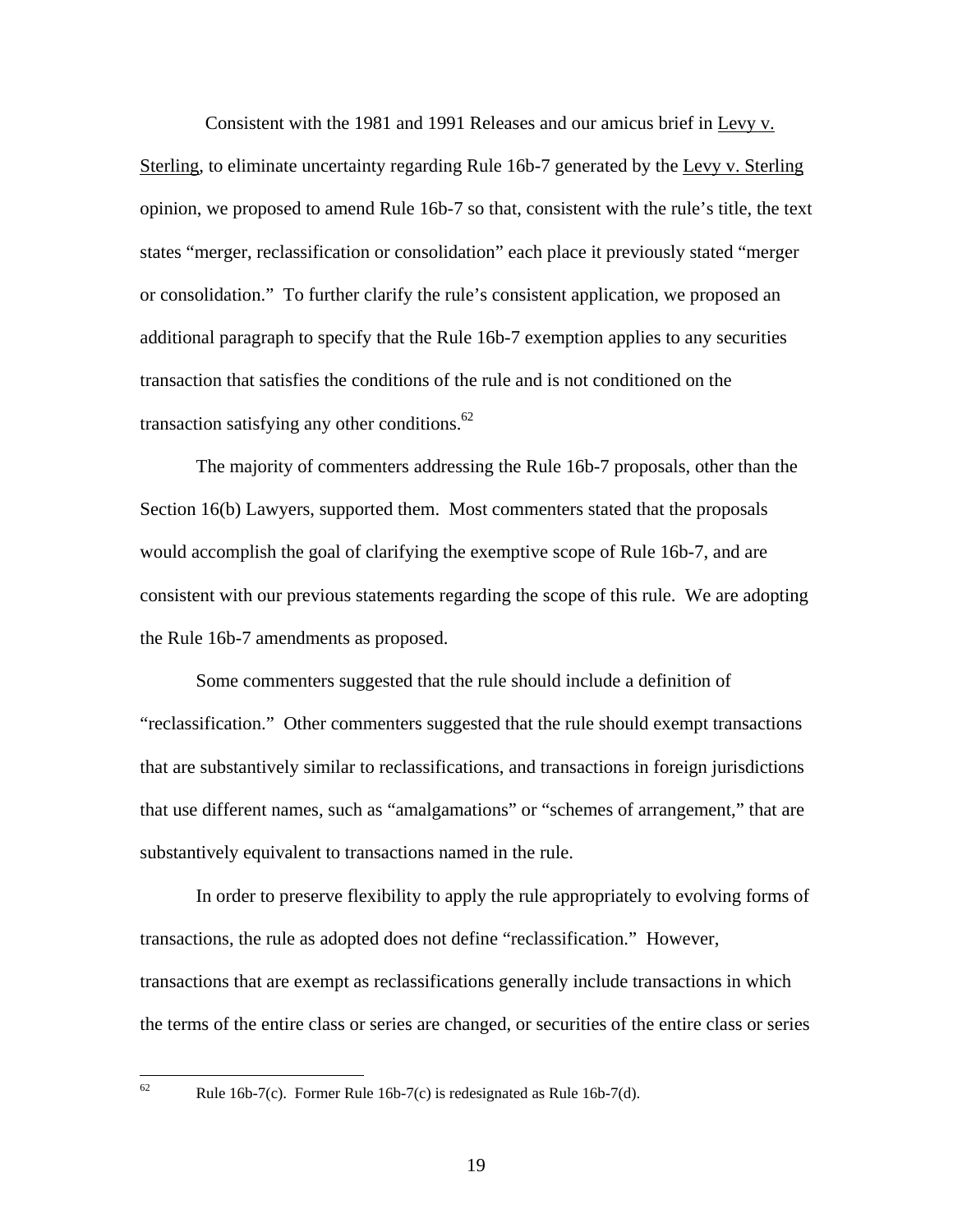are replaced with securities of a different class or series of securities of the company,  $63$ and all holders of the reclassified class or series are entitled to receive the same form and amount of consideration per share. Rule 16b-7 also applies in such transactions where shareholders have the right to receive cash instead of stock by exercising their dissenters' appraisal rights, or the option to surrender their shares for stock or for cash in certain circumstances.64

These transactions, which do not involve a substantial change in the business owned, do not involve the holders' payment of consideration in addition to the reclassified class or series of securities, and have the same effect on all holders of the reclassified class or series, do not present insiders the significant opportunities to profit by advance information that Section 16(b) was designed to address. A transaction that has the same characteristics and effect as a reclassification, whether domestic or foreign, is exempt without regard to its formal name, including but not limited to a statutory exchange,  $65$  conversion to a different form of entity,  $66$  and redomicile or continuance in a different jurisdiction.<sup>67</sup> Similarly, a transaction that has the same characteristics and

<sup>63</sup> 63 For a transaction to be a reclassification exempted by Rule 16b-7, it is not necessary for the class or series of security that is surrendered to have been previously convertible into the class or series of security to be received.

<sup>&</sup>lt;sup>64</sup> These respective factual circumstances were discussed in Division of Corporation Finance letters to Pan American World Airways, Inc. (May 28, 1984) and Public Service Electric and Gas Co. (Apr. 28, 1986).

<sup>65</sup> The staff has stated that "the acquisition and disposition of stock in a statutory exchange would be exempt under Rule 16b-7, assuming all of the conditions of the rule are satisfied." 1981 Release, at Q. 142.

Some state statutes allow a corporation to convert to a different form of organization, such as a partnership, limited liability company or business trust, and vice versa, without merging into a newlyformed entity. See e.g., Del. Code Ann. Title 8 §§ 265 and 266.

 $67$  Some state statutes allow a corporation incorporated a different jurisdiction to register within the state and become a domestic corporation within the state, or continue as if incorporated in the state, without merging into a newly-formed entity. See e.g., Wyoming Statutes §§17-16-1701, 17-16-1702 and 17-16-1710.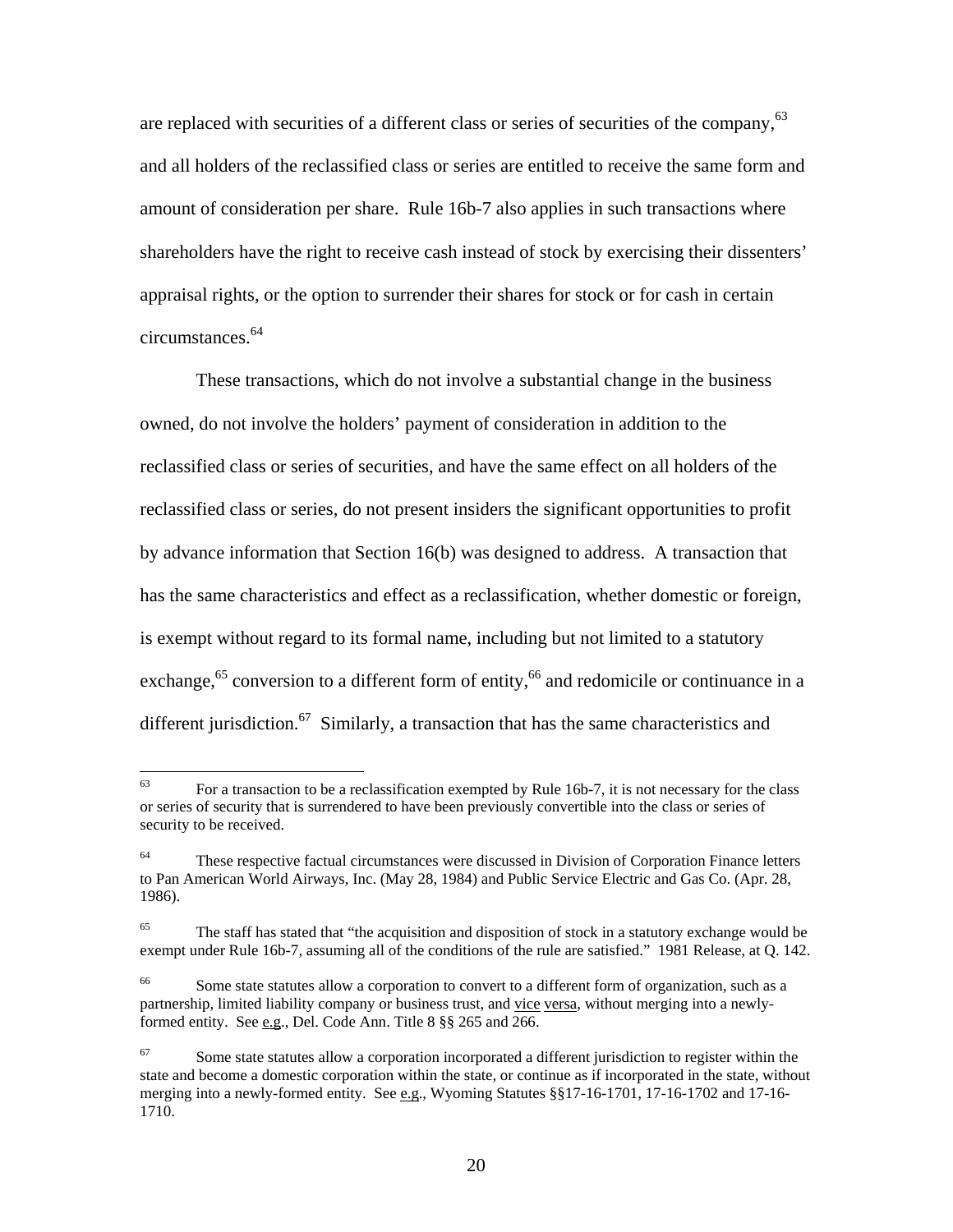effect as a merger or consolidation, whether domestic or foreign, is exempt without regard to its formal name, including but not limited to an amalgamation or scheme of arrangement. 68

The exercise or conversion of a derivative security, however, is not exempted by Rule 16b-7, but instead must satisfy the conditions of Rule 16b-3 or Rule 16b-6(b). Similarly, a stock split, stock dividend, or the acquisition of shareholder rights is not exempted by Rule 16b-7, but instead must satisfy the conditions of Rule  $16a-9.^{69}$  The amendments adopted today do not change this analysis.

The comment letters of the Section 16(b) Lawyers also questioned our authority to apply Rule 16b-7 to reclassifications and to adopt these clarifying amendments, and asserted that this rulemaking is an unlawful attempt to engage in retroactive rulemaking, rather than a clarification. As our previous releases have explained, Rule 16b-7 is based on the premise that the exempted transactions are of relatively minor importance to the shareholders of a particular company and do not present significant opportunities to insiders to profit by advance information concerning the transaction. Indeed, as noted above, by satisfying either of the rule's 85% ownership tests, an exempted transaction

<sup>&</sup>lt;sup>68</sup> For example, Division of Corporation Finance interpretive letter to Manpower PLC (Mar. 14, 1991), expressing the view that Rule 16b-7 would exempt an exchange offer and subsequent compulsory acquisition that were the substantive equivalent of a merger, consolidation or sale of assets, recognized that "English law does not have the equivalent to a merger or consolidation statute." See also Division of Corporation Finance letter to Varity Corporation (Oct. 15, 1981), expressing the staff's view that the acquisition and disposition of securities pursuant to an amalgamation would fall within the operation of Rule 16b-7.

<sup>69 17</sup> CFR 240.16a-9.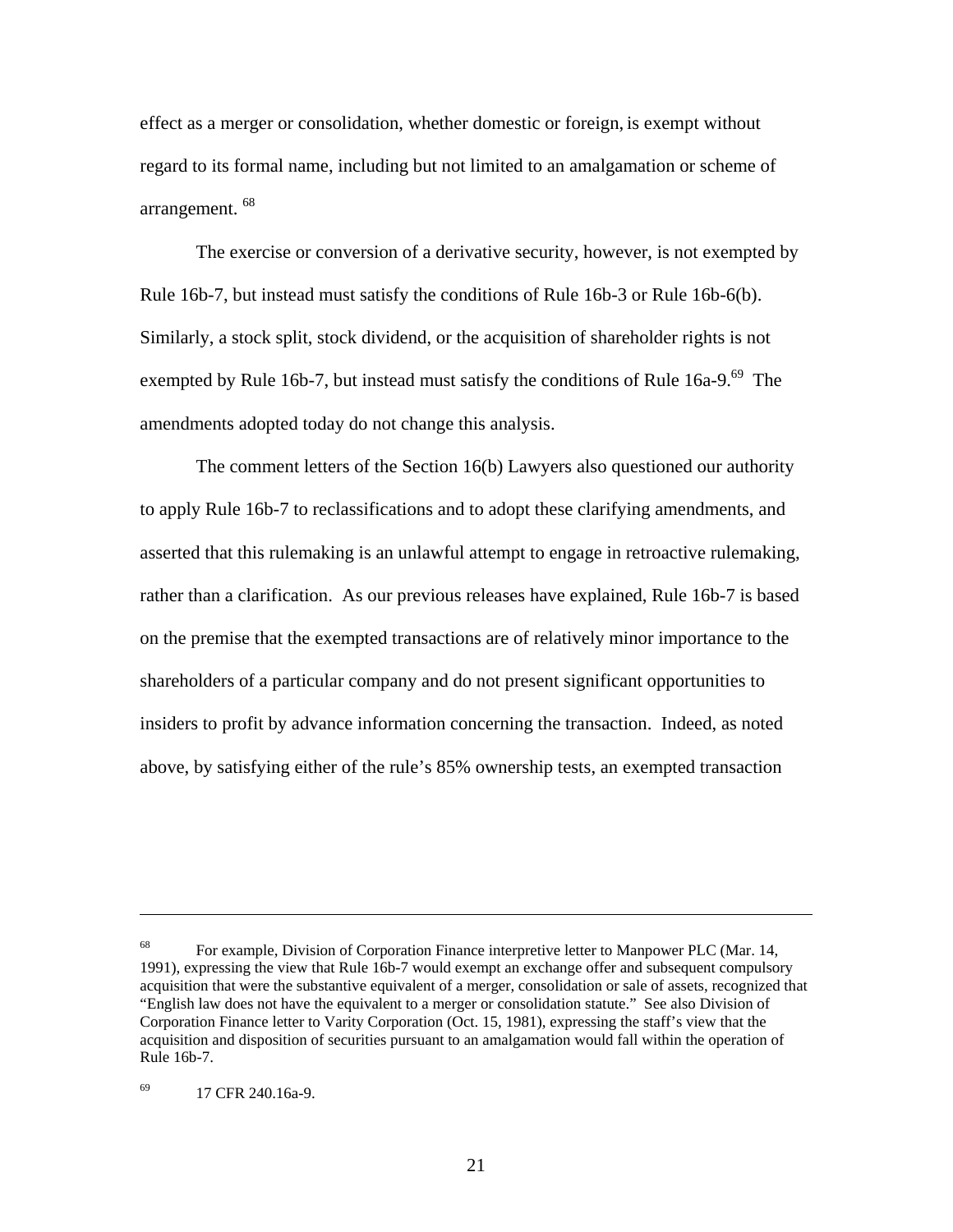does not significantly alter the economic investment held by the insider before the transaction.70

Exempting these transactions from Section 16(b) is consistent with Congressional intent that the Commission exempt transactions that do not fall within the statute's purpose of preventing the unfair use of inside information.<sup>71</sup> Because the form of insiders' holdings changes without affecting the substance of their interest in the issuer, it is not in accordance with the purpose of Section 16(b) to treat the transaction as involving a purchase or sale.<sup>72</sup> Further, the clarifications adopted today do not deprive issuers and shareholders of short-swing profit recovery to which they were intended to be entitled. The clarifications are consistent with our statements in adopting Rule 16b-7, and our amicus brief in Levy v. Sterling.<sup>73</sup> As with the Rule 16b-3 amendments adopted today, the clarifying nature of the Rule 16b-7 amendments is not a sudden and unexplained change in our regulations (indeed our interpretation has been consistent since at least 1991) and neither creates nor removes any rights or duties.

### **IV. ITEM 405 OF REGULATIONS S-K AND S-B**

 As noted above, issuers must disclose their insiders' Section 16 reporting delinquencies as required by Item 405 of Regulations S-K and S-B. Previously, Item 405(b)(1) provided that "a form received by the registrant within three calendar days of the required filing date may be presumed to have been filed with the Commission by the

 $70^{\circ}$ See Exchange Act Release No. 4696, Exchange Act Release No. 4717, and the 1981 Release.

 $71$  As discussed above, the Commission has exemptive authority under Section 16(b). In addition, the Commission has general rulemaking authority in Section 23(a) of the Exchange Act and general exemptive authority in Section 36 of the Exchange Act. See nn. 54 and 55 and related text, above.

<sup>72</sup> Exchange Act Release No. 4696.

 $73$  The clarifications also are consistent with staff interpretations of this rule.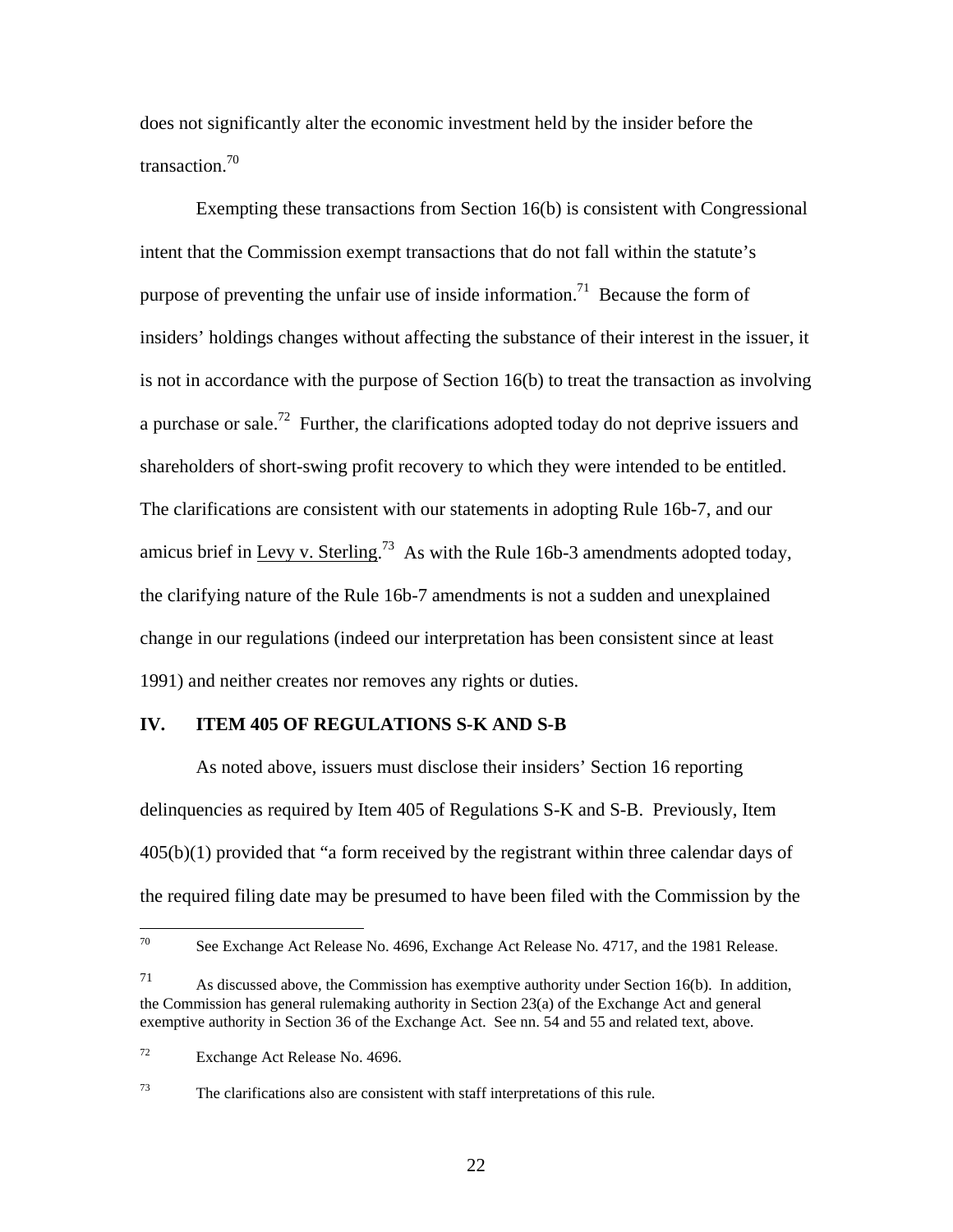required filing date." When Item 405 was adopted in 1991, $^{74}$  Form 4 was due within ten days after the close of the calendar month in which the reported transaction took place. Further, all Section 16 reports were filed on paper, since we did not permit insiders to file Section 16 reports electronically on EDGAR on a voluntary basis until 1995.<sup>75</sup>

However, the Sarbanes-Oxley Act of  $2002^{76}$  amended Section 16(a) to require two-business day reporting of changes in beneficial ownership, effective August 29,  $2002<sup>77</sup>$  The Sarbanes-Oxley Act also amended Section 16(a) to require insiders to file these reports electronically, and the Commission and issuers with corporate Web sites to post these reports on their Web sites not later than the end of the business day following filing.<sup>78</sup> We adopted rules to implement these requirements effective June 30, 2003.<sup>79</sup>

In adopting the Web site posting requirement, we noted that Rule  $16a-3(e)^{80}$ requires an insider, not later than the time a Section 16 report is transmitted for filing with the Commission, to send or deliver a duplicate to the person designated by the issuer to receive such statements, or absent such designation, to the issuer's corporate secretary

<sup>78</sup> Section 16(a)(4), as amended by Section 403 of the Sarbanes-Oxley Act.

 $^{80}$  17 CFR 240.16a-3(e).

<sup>74</sup> Item 405 was adopted in the 1991 Release.

<sup>75</sup> Securities Act Release No. 7241 (Nov. 13, 1995) [60 FR 57682].

<sup>76</sup> P.L. No. 107-204, 116 Stat. 745.

 $77$  Section 16(a)(2)(C), as amended by Section 403 of the Sarbanes-Oxley Act. Effective on the same date, the Commission adopted rule amendments to implement the accelerated Form 4 due date. Exchange Act Release No. 46421 (Aug. 27, 2002) [67 FR 56462].

<sup>&</sup>lt;sup>79</sup> Securities Act Release No. 8230 (May 7, 2003) [68 FR 25788, with corrections at 68 FR 37044] ("Mandated EDGAR Release"). Recognizing that insiders may experience temporary difficulties in transitioning to mandated electronic filing, Section II.E of the Mandated EDGAR Release provided Item 405 disclosure relief for a Form 4 that is (i) filed not later than one business day following the regular due date, and (ii) filed during the first 12 months following the effective date of mandated electronic filing. This limited relief applies only to Forms 4 filed between June 30, 2003 and June 30, 2004.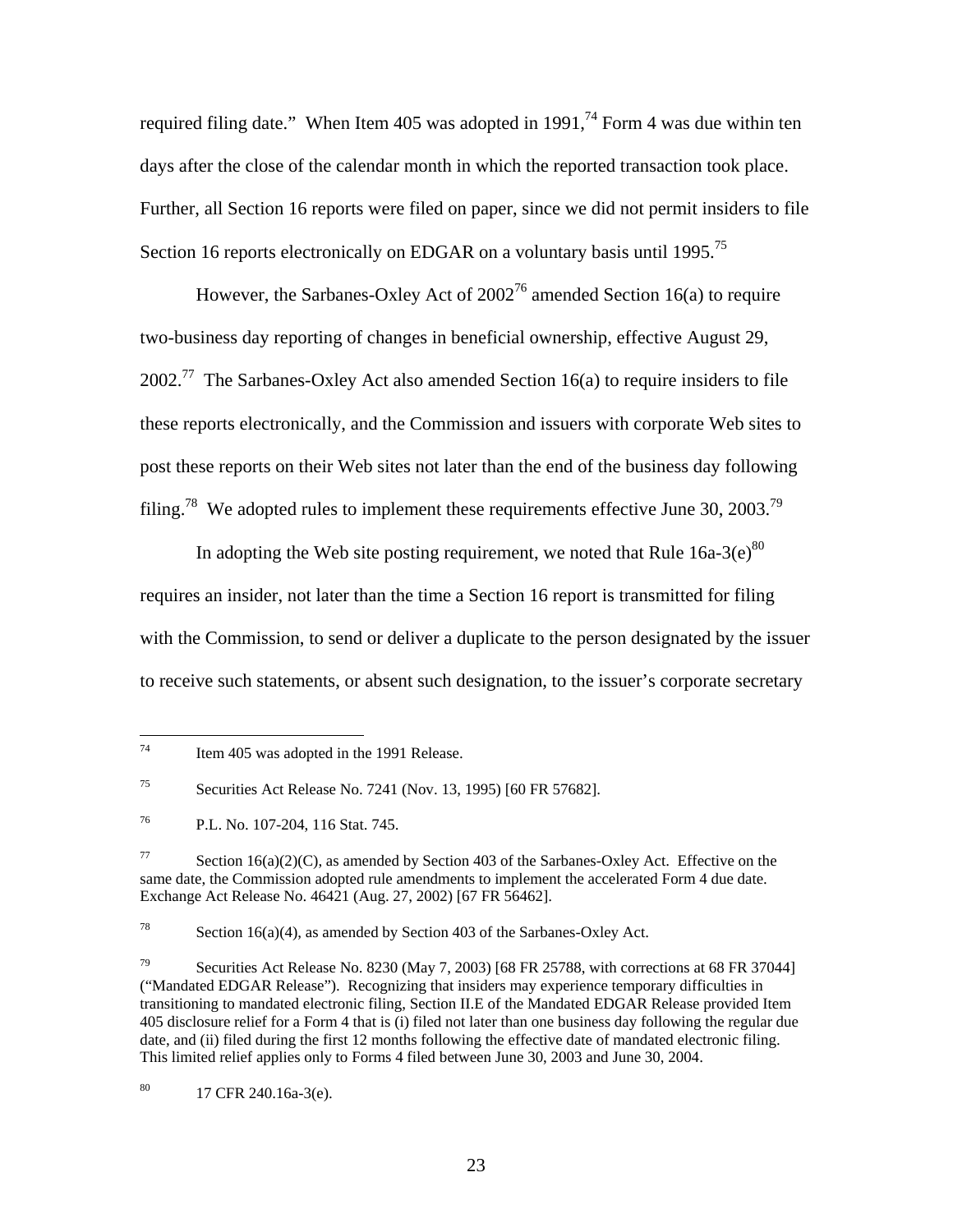or person performing equivalent functions. We stated that we would expect an issuer, in making this designation, also to designate an electronic transmission medium compatible with the issuer's own systems, so that a form sent by that medium at the time specified by Rule 16a-3(e) would be received by the issuer in time to satisfy the Web site posting  $deadline.<sup>81</sup>$ 

 In light of the Section 16(a) amendments enacted by the Sarbanes-Oxley Act, the presumption of timeliness for a Section 16(a) report received by the issuer within three calendar days of the required filing date no longer is appropriate or necessary. By reviewing Section 16 reports posted on EDGAR, an issuer is readily able to evaluate their timeliness. Moreover, a report that is not received by the issuer in time for the issuer to post that report on its Web site by the end of the business day following filing should not be presumed to have been timely filed. Accordingly, we proposed to amend Item 405 of Regulations S-K and S-B to delete the former three-calendar day presumption, without substituting a different presumption or otherwise modifying the substance of Item 405.

 This proposal generated minimal comments, all of which were favorable. We adopt the amendments to Item 405 as proposed.

### **V. PAPERWORK REDUCTION ACT**

 Forms 3 (OMB Control No. 3235-0104), 4 (OMB Control No. 3235-0287) and 5 (OMB Control No. 3235-0362) prescribe transaction and beneficial ownership

<sup>81</sup> Mandated EDGAR Release at Section II.B. To assure that insiders are aware of the designated person and electronic transmission medium, we encouraged issuers to post this information on their Web sites together with the Section 16 filings. We also noted that the concern about timely obtaining an electronic copy of a filing would not arise for issuers that rely on a hyperlink (for example, to EDGAR) to satisfy their Web site posting requirement.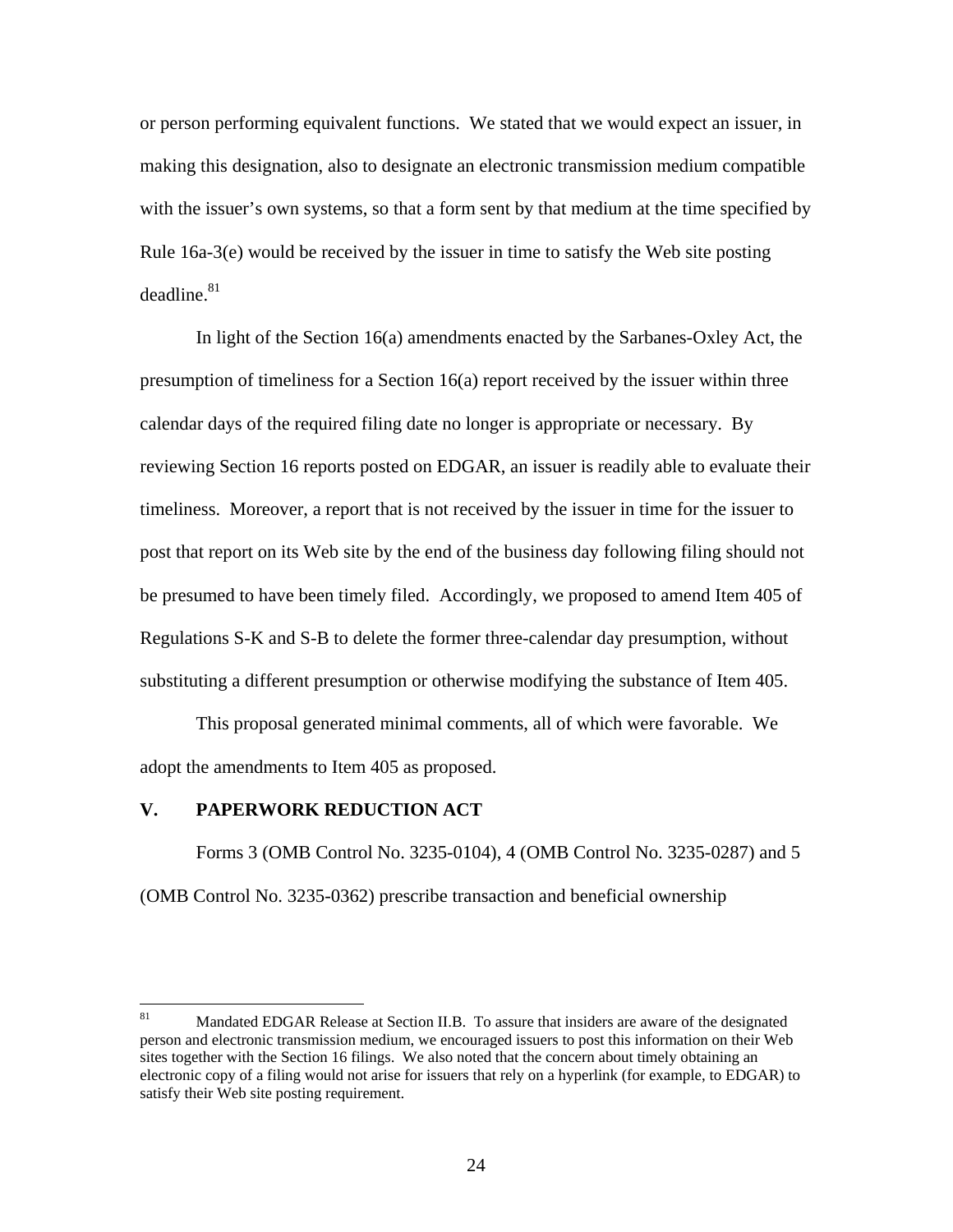information that an insider must report under Section 16(a). Preparing and filing a report on any of these forms is a collection of information.

 The clarifying amendments to Rule 16b-3 and Rule 16b-7 adopted today do not change the transaction and beneficial ownership information that insiders currently are required to report on these forms. We therefore believe that the overall information collection burden remains the same because the same information remains reportable.

The deletion of the Item 405 presumption of timeliness for a Section 16 report received by the issuer within three calendar days of the required filing date may result in some companies reporting more Section 16 reports as delinquent in their Forms 10-K (OMB Control No. 3235-0063), 10-KSB (OMB Control No. 3235-0420) or N-SAR (OMB Control No. 3235-0330), and proxy (OMB Control No. 3235-0059) or information statements (OMB Control No. 3235-0057) for the annual meeting at which directors are elected. However, we believe that any such increased collection burden associated with those filings will be so minimal that it cannot be quantified.

### **VI. COST-BENEFIT ANALYSIS**

 The Rule 16b-3 and Rule 16b-7 amendments adopted today clarify existing rules. The Levy v. Sterling opinion created uncertainty whether Rules 16b-3 and 16b-7 exempt transactions that they previously were commonly understood to exempt, making it difficult for issuers to plan legitimate transactions in reliance on these rules. The amendments clarify the exemptive scope of Rules 16b-3 and 16b-7, consistent with statements in our previous releases and our amicus brief in Levy v. Sterling. Without such clarification, insiders may be exposed unnecessarily to significant potential costs to the extent that a private action under Section 16(b) recovers short-swing profits with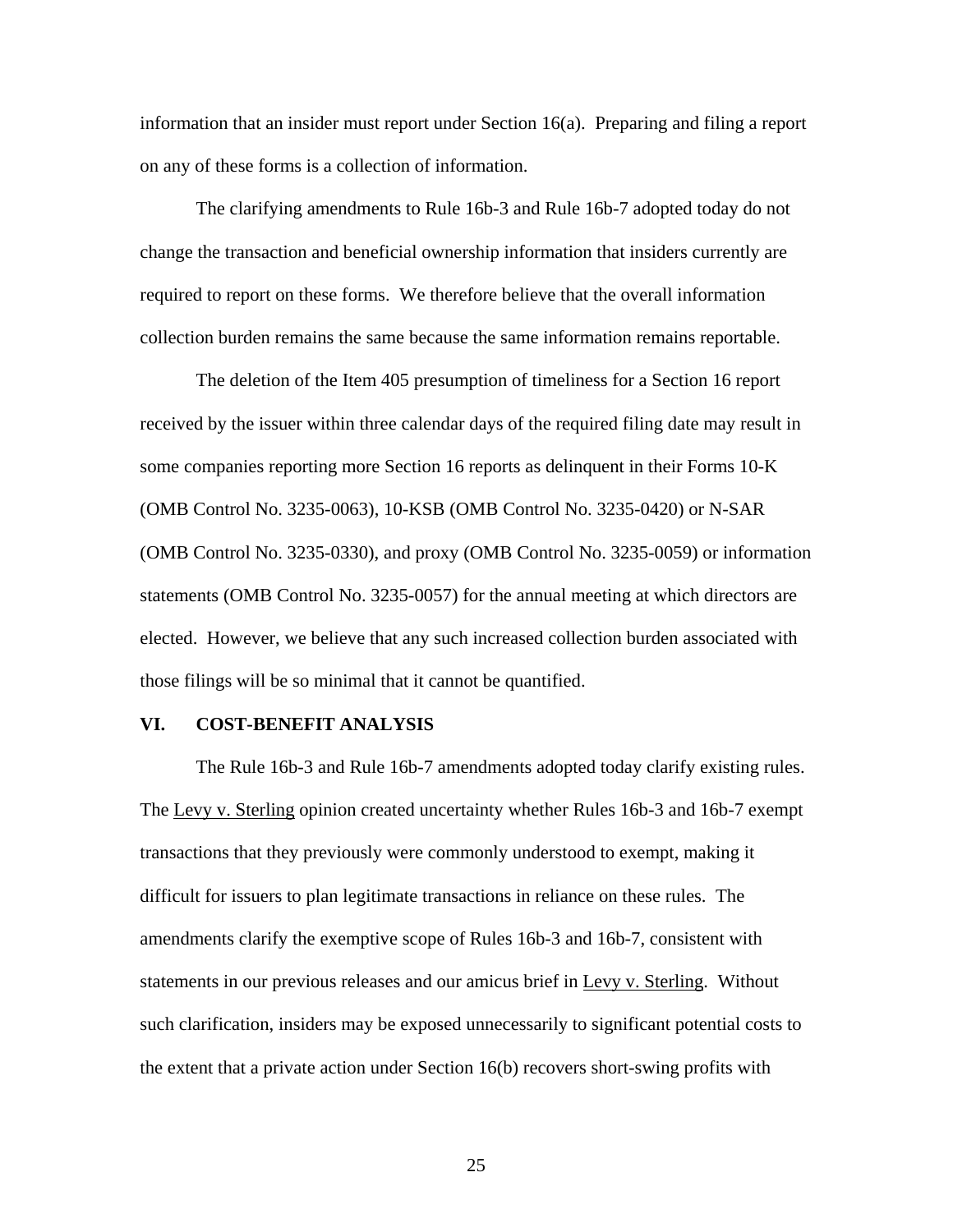respect to a transaction that either of these rules was intended to exempt. These costs also include potential litigation costs, and costs incurred to postpone a legitimate nonexempt transaction, such as an initial public offering, more than six months following a transaction that properly is exempted by Rule 16b-3 or Rule 16b-7. The comments we received also noted increased legal costs to analyze the availability of an exemption, $82$ and that the legal uncertainty generated by the Levy v. Sterling opinion affects a large percentage of U.S. public companies.<sup>83</sup>

 Because the amendments clarify the exemptive scope of Rules 16b-3 and 16b-7 consistent with the terms of these rules and our previous statements, issuers and insiders will not incur additional costs to effect legitimate transactions in reliance on the rules as amended. Issuers and shareholders also will not incur additional costs because the amendments do not deprive issuers and shareholders of short-swing profit recovery to which they were intended to be entitled. Likewise, clarification of the rules should reduce litigation risk, and therefore costs, of some actions seeking short-swing profits.

Conversely, the amendments should improve the ability to plan legitimate transactions with a clear understanding whether they will be exempt under Rule 16b-3 or Rule 16b-7, thereby providing significant benefits. These benefits, like the costs, are difficult to quantify. The comments that we received did not quantify costs or benefits.

 The amendment to Item 405 of Regulations S-K and S-B to delete the presumption of timeliness for a Section 16 report received by the issuer within three calendar days of the required filing date may result in some issuers reporting more

<sup>82</sup> Letter of Goodwin Procter (Aug. 9, 2004).

<sup>83</sup> Letter of New York State Bar Association (Aug. 9, 2004).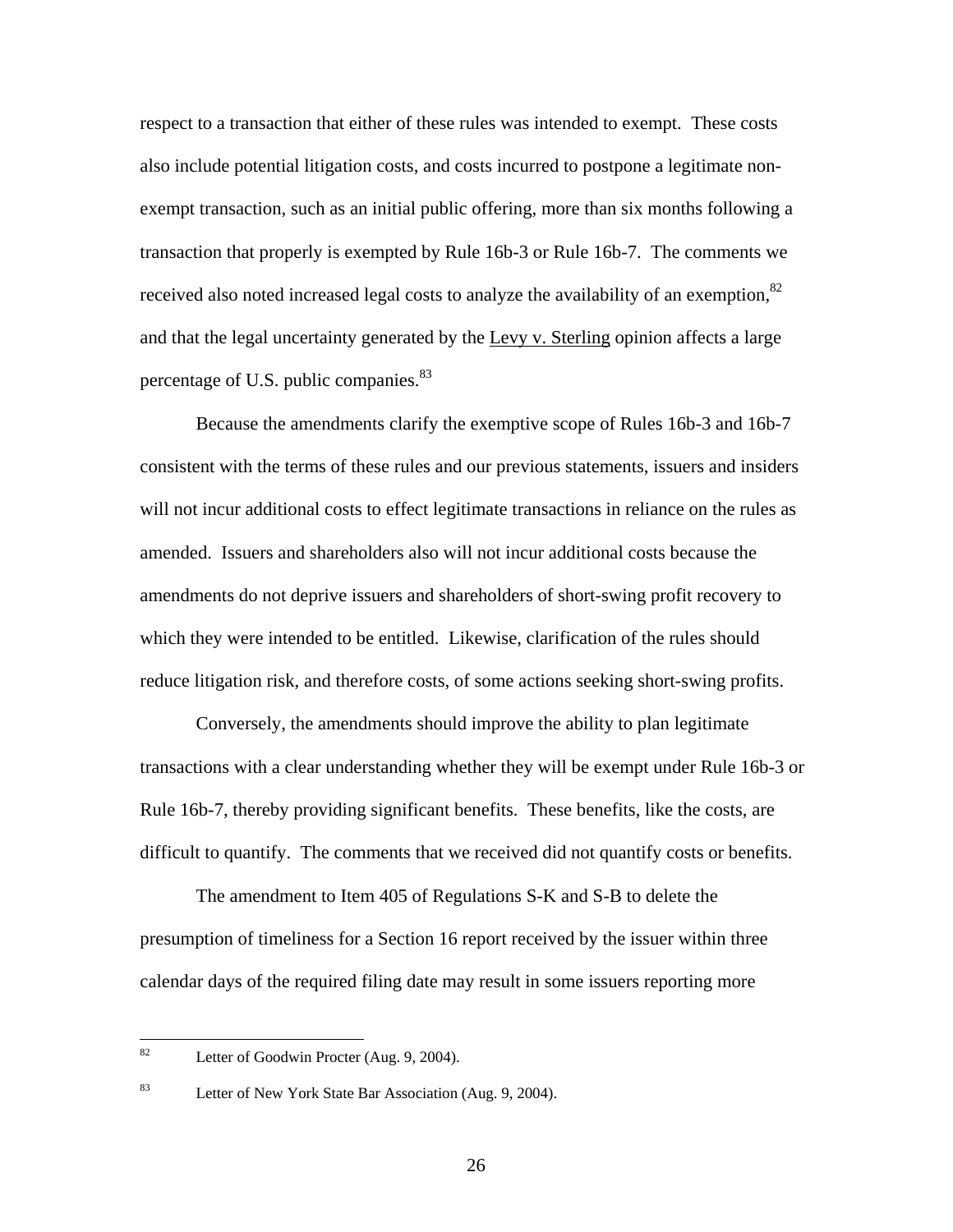Section 16 reports as delinquent in their Forms 10-K, 10-KSB or N-SAR, and their proxy or information statements for the annual meeting at which directors are elected. However, Section 16 reports are posted on EDGAR, and thus are readily available to issuers to evaluate their timeliness. Further, because Section 16 requires an issuer to post a Section 16 report on its Web site by the end of the business day following filing, issuers are able to evaluate filing timeliness on an on-going basis. Consequently, deletion of the Item 405 timeliness presumption does not impose significant additional costs on issuers. The benefit of the amendment will be to provide investors with Item 405 disclosure that is fully consistent with accelerated reporting, mandatory electronic filing and Web site posting amendments to Section 16(a) effected by the Sarbanes-Oxley Act.

# **VII. EFFECT ON EFFICIENCY, COMPETITION AND CAPITAL FORMATION**

Section 23(a)(2) of the Exchange Act<sup>84</sup> requires us, when adopting rules under the Exchange Act, to consider the impact that any new rule would have on competition. In addition, Section  $23(a)(2)$  prohibits us from adopting any rule that would impose a burden on competition not necessary or appropriate in furtherance of the purposes of the Exchange Act. Furthermore, Section 2(b) of the Securities Act, $85$  Section 3(f) of the Exchange Act<sup>86</sup> and Section 2(c) of the Investment Company Act of  $1940^{87}$  require us, when engaging in rulemaking where we are required to consider or determine whether an

 $\overline{a}$ 

 $84$  15 U.S.C. 78w(a)(2).

 $^{85}$  15 U.S.C. 77b(b).

 $^{86}$  15 U.S.C. 78c(f).

 $87$  15 U.S.C.  $80a-2(c)$ .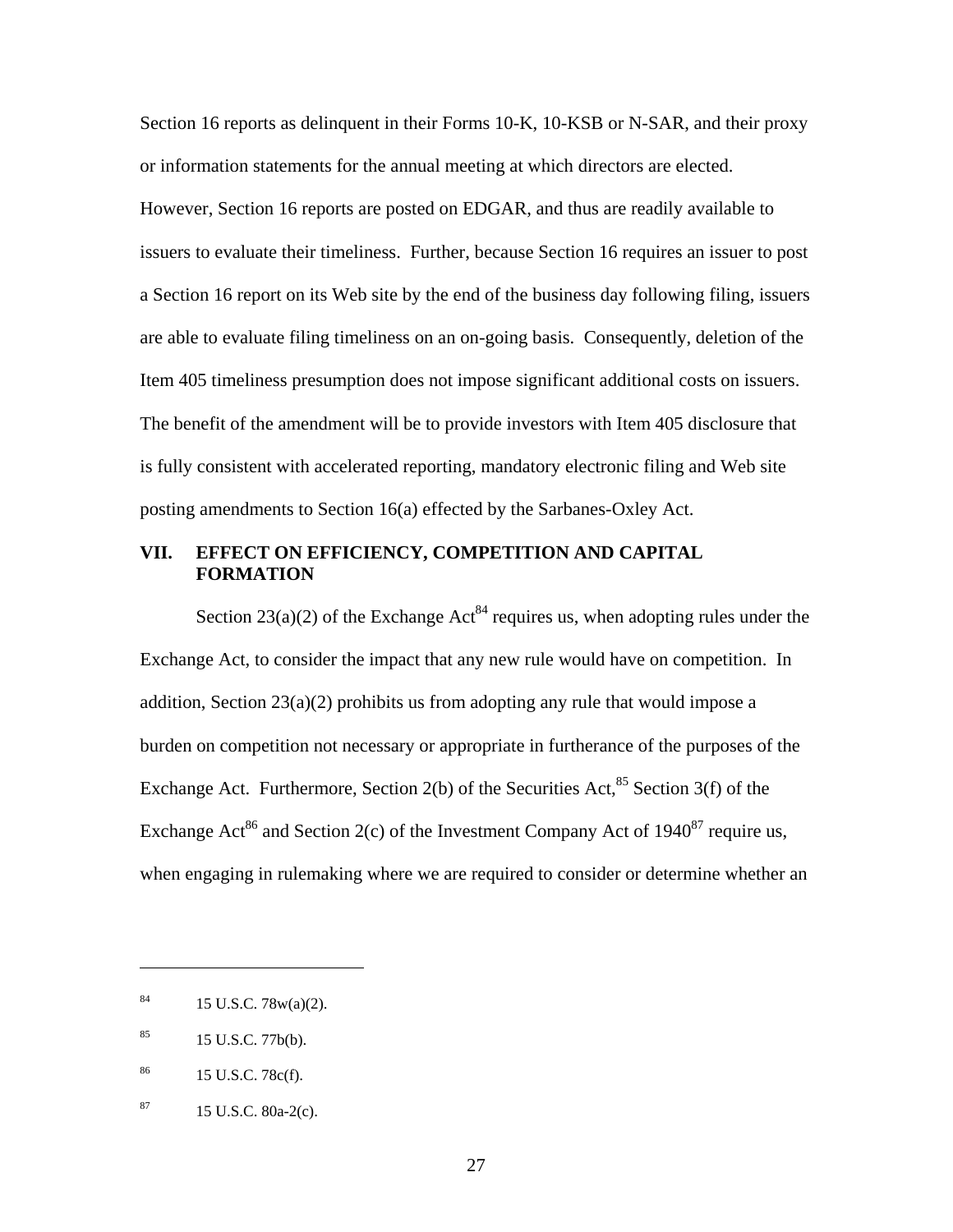action is necessary or appropriate in the public interest, to consider whether the action will promote efficiency, competition, and capital formation.

The Levy v. Sterling opinion created uncertainty whether Rules 16b-3 and 16b-7 exempt transactions that the Commission intended to exempt, making it difficult for issuers to plan legitimate transactions in reliance on these rules. This uncertainty generated economic inefficiency by introducing potential litigation costs, and costs incurred to postpone a non-exempt transaction more than six months following a transaction that properly is exempted by Rule 16b-3 or Rule 16b-7.

The amendments clarify the exemptive scope of Rules 16b-3 and 16b-7, consistent with the terms of these rules, statements in our previous releases and our amicus brief in Levy v. Sterling. This will improve issuers' and insiders' ability to plan transactions with a clear understanding whether either rule will provide an exemption. Informed transactional decisions generally promote market efficiency and capital formation. We believe the amendments to Rules 16b-3 and 16b-7 will not impose a burden on competition. The amendment to Item 405 of Regulations S-K and S-B to delete the timeliness presumption also will not impose a burden, since issuers are readily able to evaluate the timeliness of Section 16 reports by examining the reports as filed on EDGAR.

In the proposing release, we requested comments on whether the proposed amendments, if adopted, would impose a burden on competition. We also requested comment on whether the proposed amendments, if adopted would promote efficiency, competition and capital formation. The comments we received suggested that adoption of the proposed amendments would eliminate a burden on competition, and promote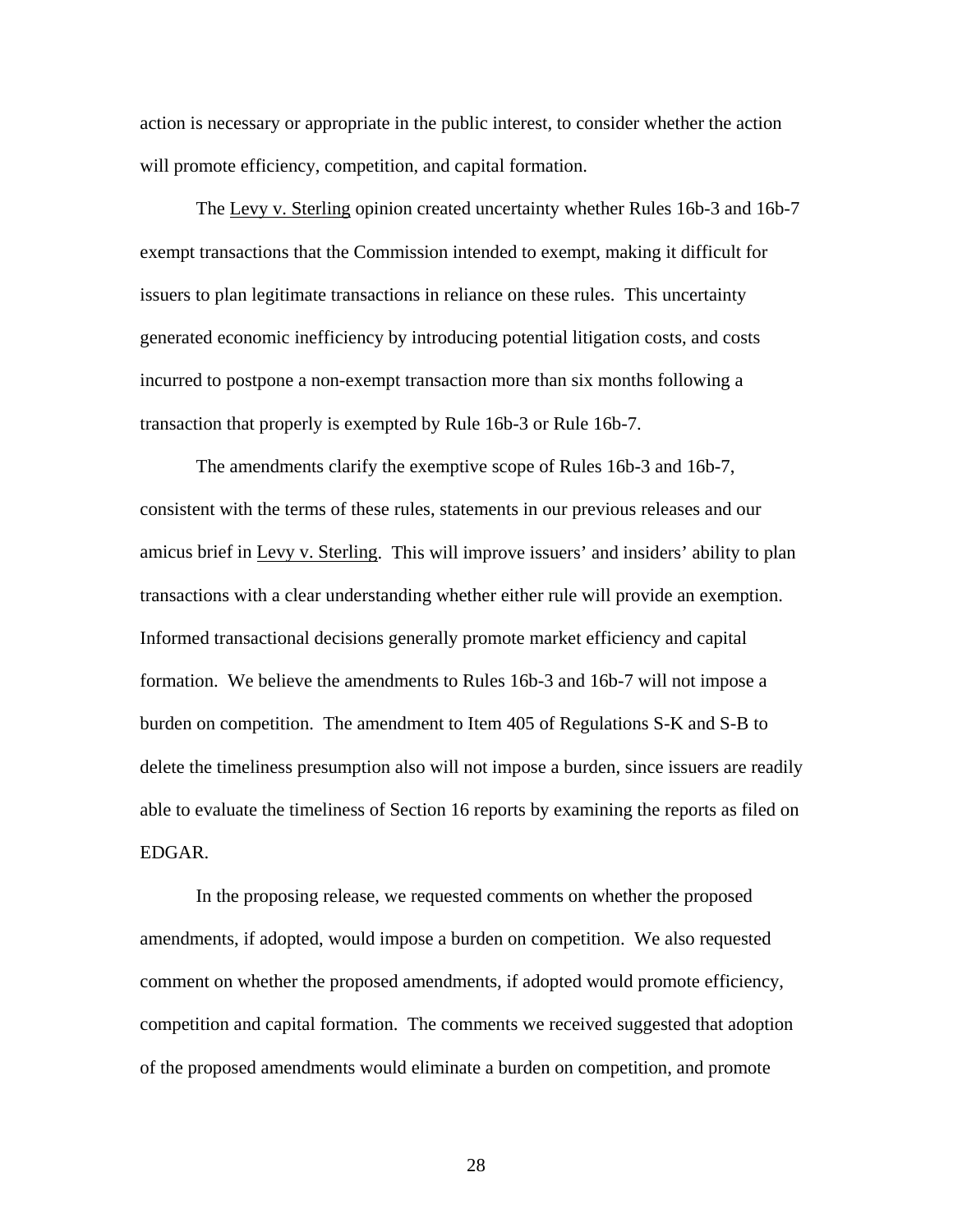efficiency, competition and capital formation by eliminating legal uncertainty that makes it difficult to plan legitimate business transactions.<sup>88</sup> Finally, we requested commenters to provide empirical data and other factual support for their views, if possible. The comments we received noted that the legal uncertainty generated by the Levy v. Sterling opinion affects a large percentage of U.S. public companies.<sup>89</sup>

### **VIII. FINAL REGULATORY FLEXIBILITY ACT ANALYSIS**

We have prepared a Final Regulatory Flexibility Analysis, in accordance with 5 U.S.C. 603, concerning the amendments adopted today.

### **A. Reasons for and Objectives of the Proposed Amendments**

 The purpose of the amendments is to clarify the exemptive scope of Rules 16b-3 and 16b-7, and, consistent with the Sarbanes-Oxley Act amendments to Section 16(a), to delete the timeliness presumption in Item 405 of Regulations S-K and

S-B.

### **B. Legal Basis**

 The amendments to Item 405 of Regulations S-K and S-B and Exchange Act Rules 16b-3 and 16b-7 are adopted pursuant to Section 19(a) of the Securities Act,  $90$ 

<sup>88</sup> Letter of Allen & Overy (Aug. 27, 2004), Letter of American Society of Corporate Secretaries (Aug. 9, 2004), and Letter of Securities Industry Association (Aug. 10, 2004).

<sup>&</sup>lt;sup>89</sup> Letter of New York State Bar Association (Aug. 9, 2004).

 $^{90}$  15 U.S.C. 77s(a).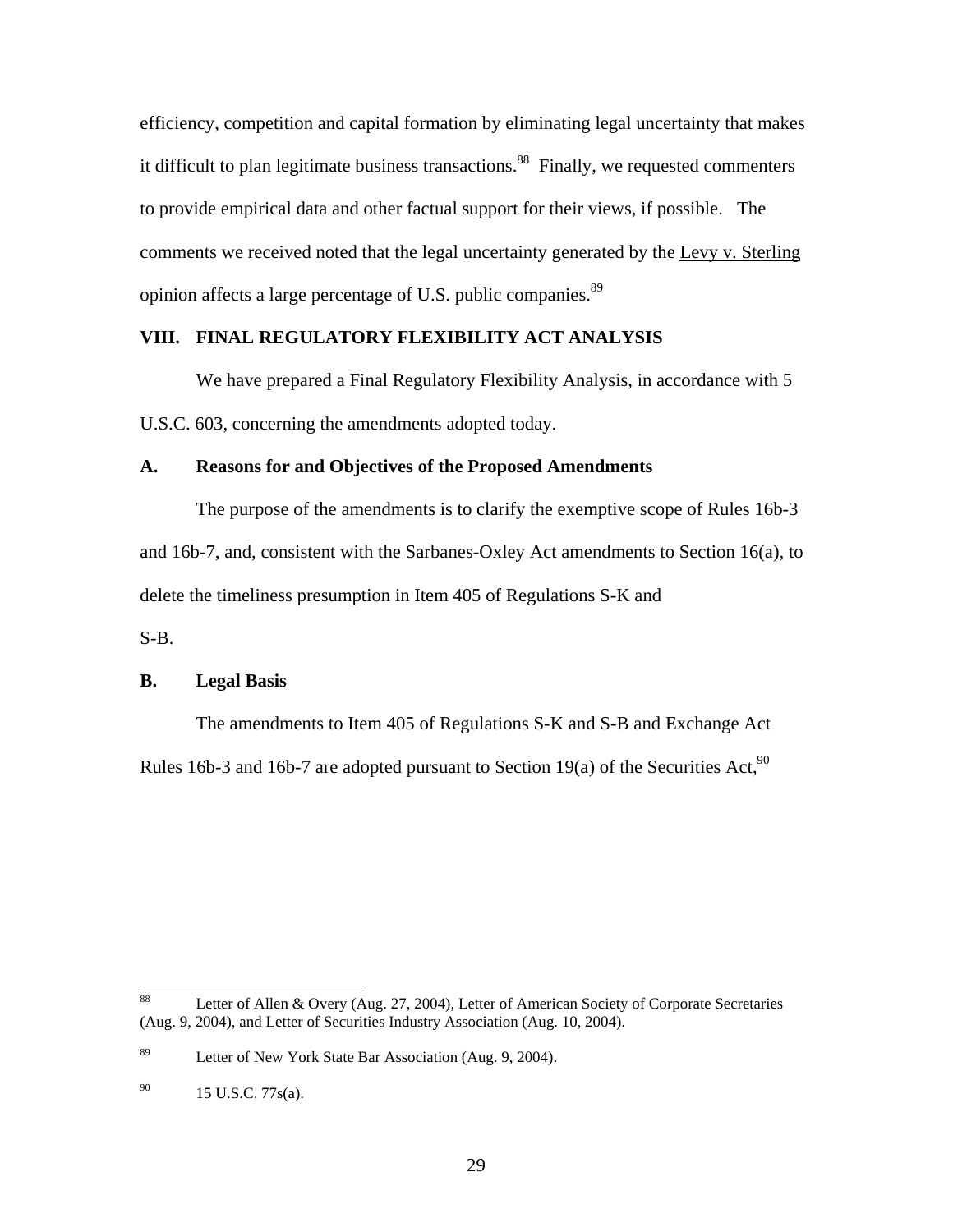Sections 3(a)(11),<sup>91</sup> 3(a)(12),<sup>92</sup> 3(b),<sup>93</sup> 10(a), <sup>94</sup> 12(h),<sup>95</sup> 13(a),<sup>96</sup> 14,<sup>97</sup> 16, 23(a)<sup>98</sup> and 36<sup>99</sup> of the Exchange Act, Sections  $17^{100}$  and  $20^{101}$  of the Public Utility Holding Company Act of 1935, Sections  $30^{102}$  and  $38^{103}$  of the Investment Company Act of 1940, and Section  $3(a)^{104}$  of the Sarbanes-Oxley Act of 2002.

# **C. Significant Issues Raised by Public Comment**

The Initial Regulatory Flexibility Act Analysis ("IRFA") appeared in the Proposing Release. We requested comment on any aspect of the IRFA, including the number of small entities that would be affected by the proposals, the nature of the impact, and how to quantify the impact of the proposals.

One commenter suggested that we extend the requirements of Section 16 to corporate insiders of publicly traded securities that are not registered under Section 12 of

- $^{92}$  15 U.S.C. 78c(a)(12).
- <sup>93</sup> 15 U.S.C. 78c(b).
- $^{94}$  15U.S.C. 78j(a).
- $^{95}$  15 U.S.C. 781(h).
- 96 15 U.S.C. 78m(a).
- $^{97}$  15 U.S.C. 78n.
- 98 15 U.S.C. 78w(a).
- $^{99}$  15 U.S.C. 78jj.
- <sup>100</sup> 15 U.S.C. 79q.
- 101 15 U.S.C. 79t.
- 102 15 U.S.C. 80a-29.
- 103 15 U.S.C. 80a-37.
- $104$  15 U.S.C. 7202(a).

<sup>91</sup> 15 U.S.C. 78c(a)(11).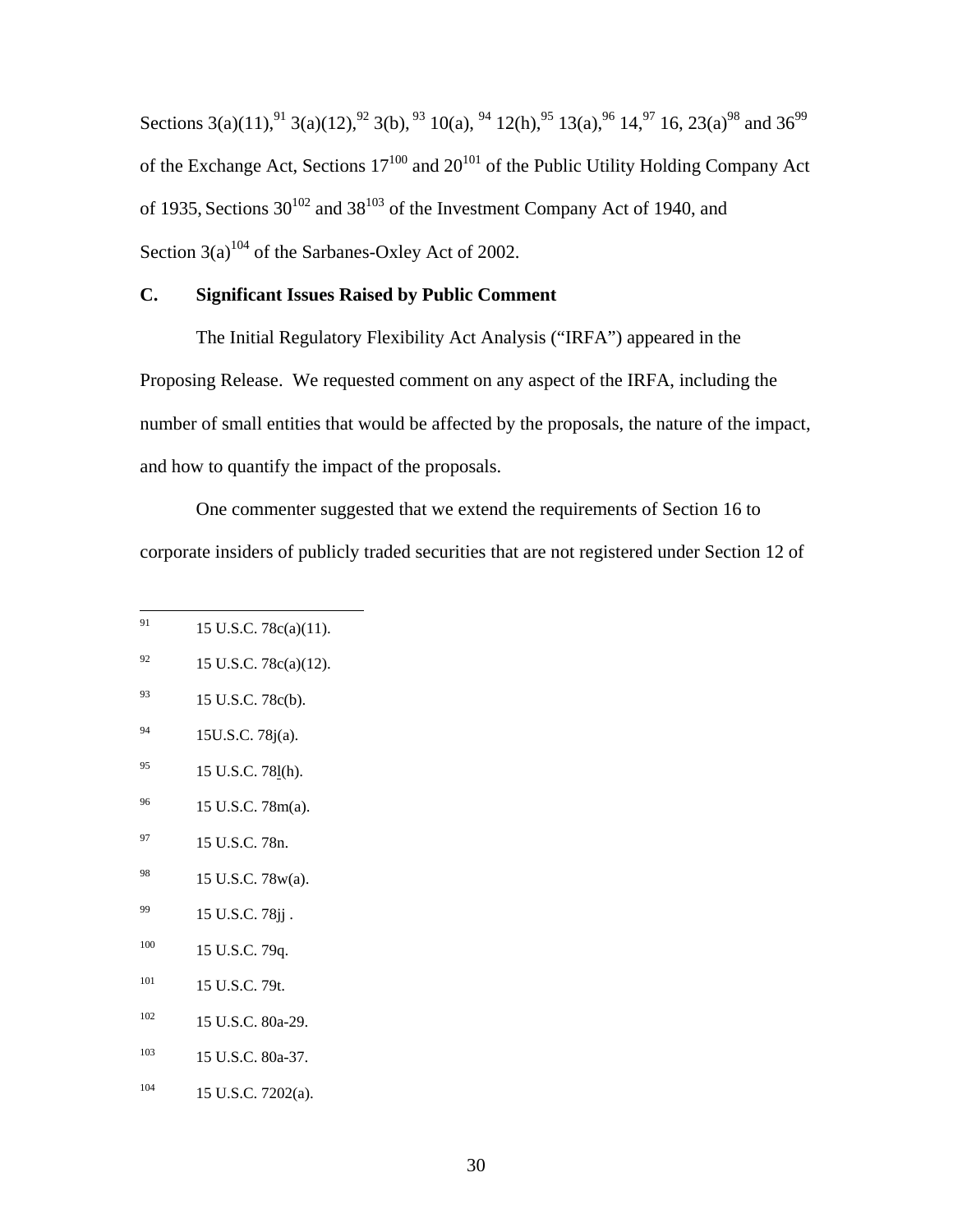the Exchange  $Act<sub>1</sub><sup>105</sup>$  an action that would affect many small entities. Such an extension of Section 16 was not the purpose of this rulemaking, which merely clarifies existing Rules 16b-3 and 16b-7 and amends Item 405. We did not receive other comments in response to our request.

### **D. Small Entities Subject to the Amendments**

 The proposed amendments affect companies that are small entities. Exchange Act Rule 0-10(a)<sup>106</sup> defines an issuer, other than an investment company, to be a "small" business" or "small organization" if it had total assets of \$5 million or less on the last day of its most recent fiscal year. We estimate that there are approximately 2,500 issuers, other than investment companies, that may be considered small entities. For purposes of the Regulatory Flexibility Act, an investment company is a small entity if it, together with other investment companies, has net assets of \$50 million or less as of the end of its most recent fiscal year. As of December 2004, we estimate that there were 28 registered closed-end investment companies, and 68 business development companies that are small entities. The Item 405 amendments apply to all of these small entities.

### **E. Reporting, Recordkeeping and Other Compliance Requirements**

 The amendments to Item 405 may impose additional disclosure requirements to the extent that issuers may be required to disclose additional untimely Section 16 filings by their insiders. However, we assume that this burden is very small, if it exists at all, because the changes effected by the Sarbanes-Oxley Act likely made the presumption irrelevant. No other new reporting, recordkeeping or compliance requirements are

 $105$ Letter of Pink Sheets LLC (Sept. 27, 2004).

 $10^{106}$  17 CFR 240.0-10(a).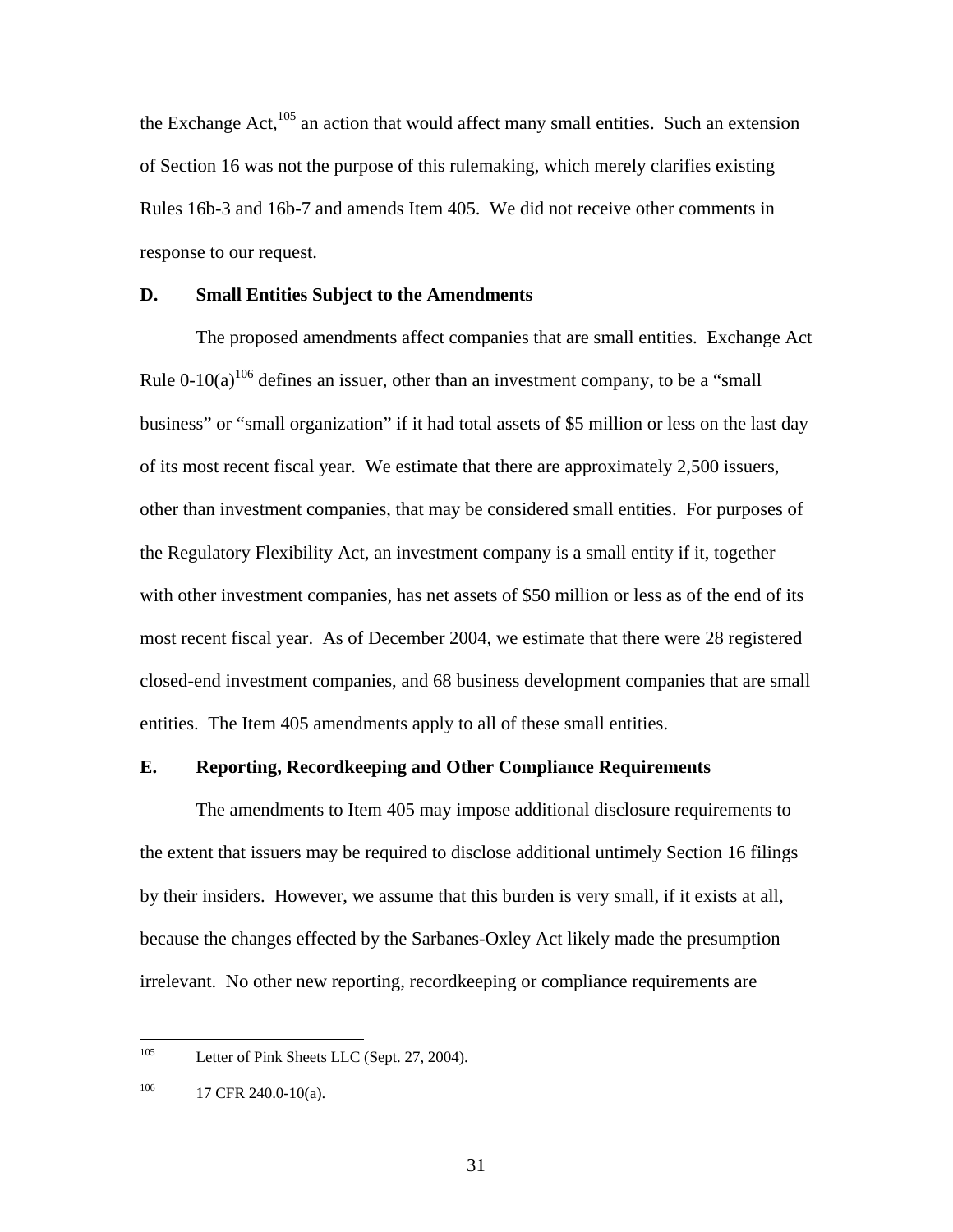imposed. Other than the potential additional Item 405 disclosure, the primary impact of these amendments relates to clarifying the exemptive scope of Rules 16b-3 and 16b-7, which should not have any new impact.

### **F. Overlapping or Conflicting Federal Rules**

 We do not believe that any current federal rules duplicate, overlap or conflict with the amendments.

# **G. Significant Alternatives**

 The Regulatory Flexibility Act directs us to consider significant alternatives that would accomplish the stated objectives, while minimizing any significant adverse impact on small businesses. We considered the following types of alternatives:

- 1. The establishment of different compliance or reporting requirements or timetables that take into account the resources available to small entities;
- 2. The clarification, consolidation or simplification of compliance and reporting requirements under the rule for such small entities;
- 3. The use of performance rather than design standards; and
- 4. An exemption from coverage of the rule, or any part thereof, for small entities. Regarding Alternative 1, we believe that differing compliance or reporting

requirements for small entities would be inconsistent with Section 16, the Commission's intent when it adopted these rules, and the Commission's purpose of making the application of these rules more uniform. Regarding Alternative 2, the amendments are concise and clarify the Rule 16b-3 and Rule 16b-7 exemptive conditions and amend the Item 405 reporting requirement for all entities, including small entities. Regarding Alternative 3, we believe that design rather than performance standards are appropriate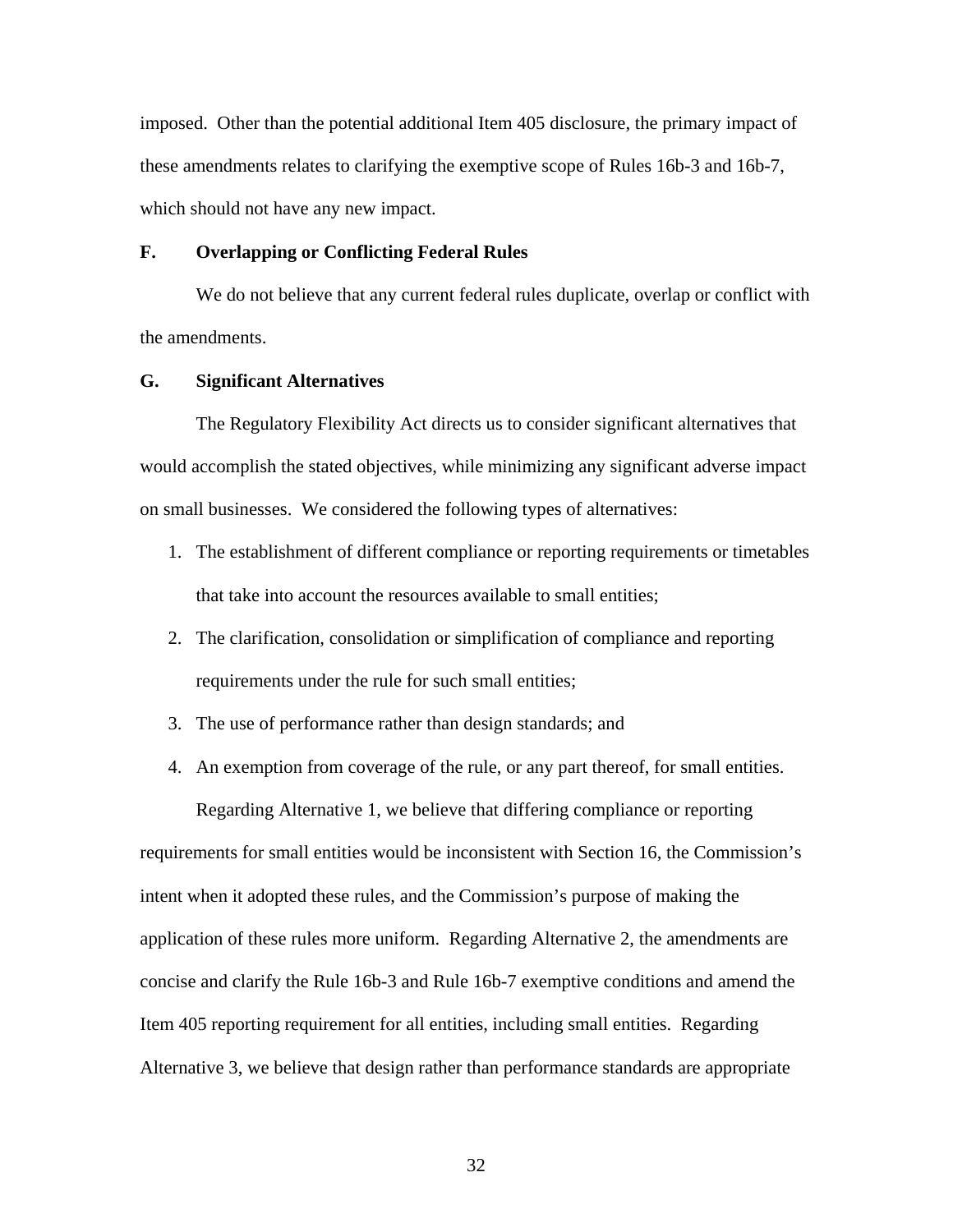because use of performance standards for small entities would not be consistent with the statutory purpose of Section 16. Finally, an exemption for small entities is not appropriate because these amendments are designed to harmonize the application of the exemptive rules.

# **IX. STATUTORY BASIS**

The amendments contained in this release are adopted under the authority set forth in Section 19(a) of the Securities Act, Sections  $3(a)(11)$ ,  $3(a)(12)$ ,  $3(b)$ ,  $10(a)$ ,  $12(h)$ , 13, 14, 16, 23(a) and 36 of the Exchange Act, Sections 17 and 20 of the Public Utility Holding Company Act of 1935, Sections 30 and 38 of the Investment Company Act of 1940, and Section 3(a) of the Sarbanes-Oxley Act of 2002.

### **TEXT OF RULE AMENDMENTS**

### **List of Subjects in 17 CFR Parts 228, 229 and 240**

Reporting and recordkeeping requirements, Securities.

For the reasons set forth above, we amend title 17, chapter II of the Code of Federal Regulations as follows.

# **PART 228 – INTEGRATED DISCLOSURE SYSTEM FOR SMALL BUSINESS ISSUERS**

1. The authority citation for Part 228 continues to read, in part, as follows:

Authority: 15 U.S.C. 77e, 77f, 77g, 77h, 77j, 77k, 77s, 77z-2, 77z-3, 77aa(25),

77aa(26), 77ddd, 77eee, 77ggg, 77hhh, 77jjj, 77nnn, 77sss, 78l, 78m, 78n, 78o, 78u-5,

78w, 78ll, 78mm, 80a-8, 80a-29, 80a-30, 80a-37, 80b-11, and 7201 et seq.; and 18 U.S.C. 1350.

**\* \* \* \* \***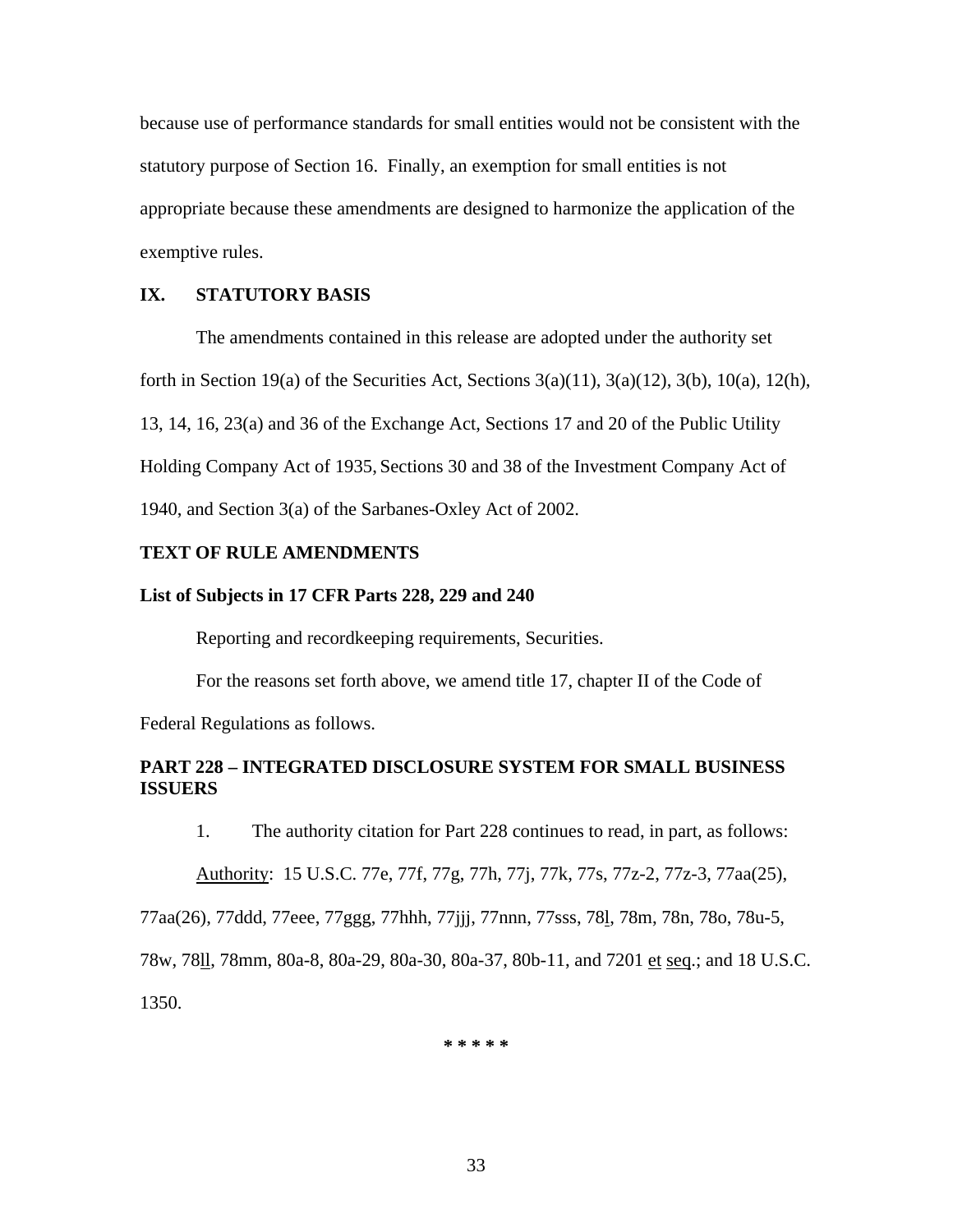2. Amend §228.405 by revising the introductory text to paragraph (a), paragraph (a)(2) and paragraph (b) to read as follows:

**§228.405 (Item 405) Compliance With Section 16(a) of the Exchange Act.** 

\* \* \* \* \*

(a) Based solely upon a review of Forms 3 and 4 (17 CFR 249.103 and 249.104) and amendments thereto furnished to the registrant under 17 CFR 240.16a-3(e) during its most recent fiscal year and Forms 5 and amendments thereto (17 CFR 249.105) furnished to the registrant with respect to its most recent fiscal year, and any written representation referred to in paragraph  $(b)(1)$  of this section:

\* \* \* \* \*

 (2) For each such person, set forth the number of late reports, the number of transactions that were not reported on a timely basis, and any known failure to file a required Form. A known failure to file would include, but not be limited to, a failure to file a Form 3, which is required of all reporting persons, and a failure to file a Form 5 in the absence of the written representation referred to in paragraph (b)(1) of this section, unless the registrant otherwise knows that no Form 5 is required.

\* \* \* \* \*

(b) With respect to the disclosure required by paragraph (a) of this section, if the registrant:

 (1) Receives a written representation from the reporting person that no Form 5 is required; and

 (2) Maintains the representation for two years, making a copy available to the Commission or its staff upon request, the registrant need not identify such reporting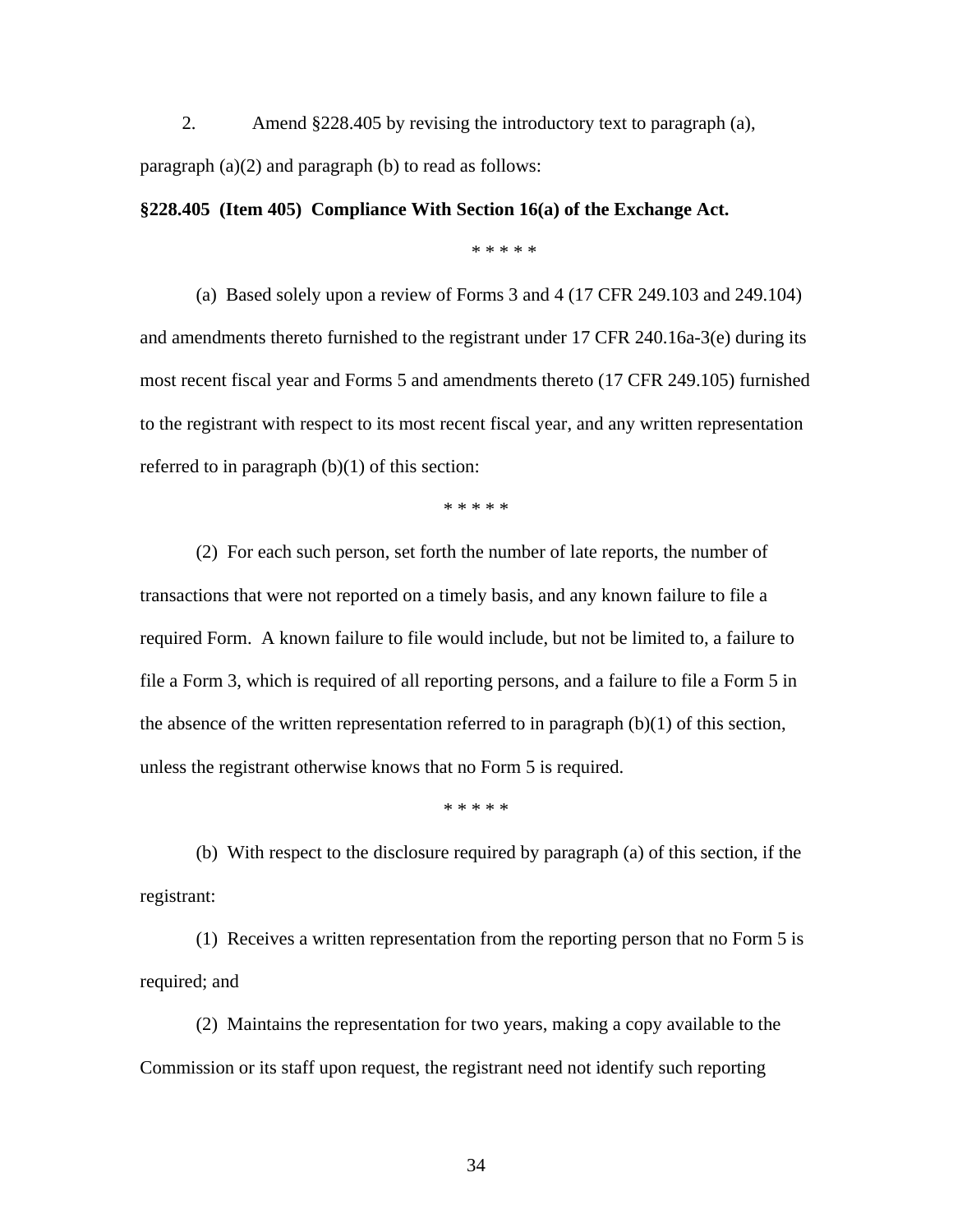person pursuant to paragraph (a) of this section as having failed to file a Form 5 with respect to that fiscal year.

# **PART 229 – STANDARD INSTRUCTIONS FOR FILING FORMS UNDER SECURITIES ACT OF 1933, SECURITIES EXCHANGE ACT OF 1934 AND ENERGY POLICY AND CONSERVATION ACT OF 1975 – REGULATION S-K**

3. The authority citation for Part 229 continues to read, in part, as follows:

 Authority: 15 U.S.C. 77e, 77f, 77g, 77h, 77j, 77k, 77s, 77z-2, 77z-3, 77aa(25), 77aa(26), 77ddd, 77eee, 77ggg, 77hhh, 77iii, 77jjj, 77nnn, 77sss, 78c, 78i, 78j, 78l, 78m, 78n, 78o, 78u-5, 78w, 78ll, 78mm, 79e, 79j, 79n, 79t, 80a-8, 80a-9, 80a-20, 80a-29, 80a-30, 80a-31(c), 80a-37, 80a-38(a), 80a-39, 80b-11, and 7201 et seq.; and 18 U.S.C. 1350, unless otherwise noted.

\* \* \* \* \*

4. Amend §229.405 by revising the introductory text to paragraph (a),

paragraph  $(a)(2)$  and paragraph  $(b)$  to read as follows:

### **§229.405 (Item 405) Compliance with section 16(a) of the Exchange Act.**

\* \* \* \* \*

 (a) Based solely upon a review of Forms 3 and 4 (17 CFR 249.103 and 249.104) and amendments thereto furnished to the registrant under 17 CFR 240.16a-3(e) during its most recent fiscal year and Forms 5 and amendments thereto (17 CFR 249.105) furnished to the registrant with respect to its most recent fiscal year, and any written representation referred to in paragraph  $(b)(1)$  of this section.

\* \* \* \* \*

 (2) For each such person, set forth the number of late reports, the number of transactions that were not reported on a timely basis, and any known failure to file a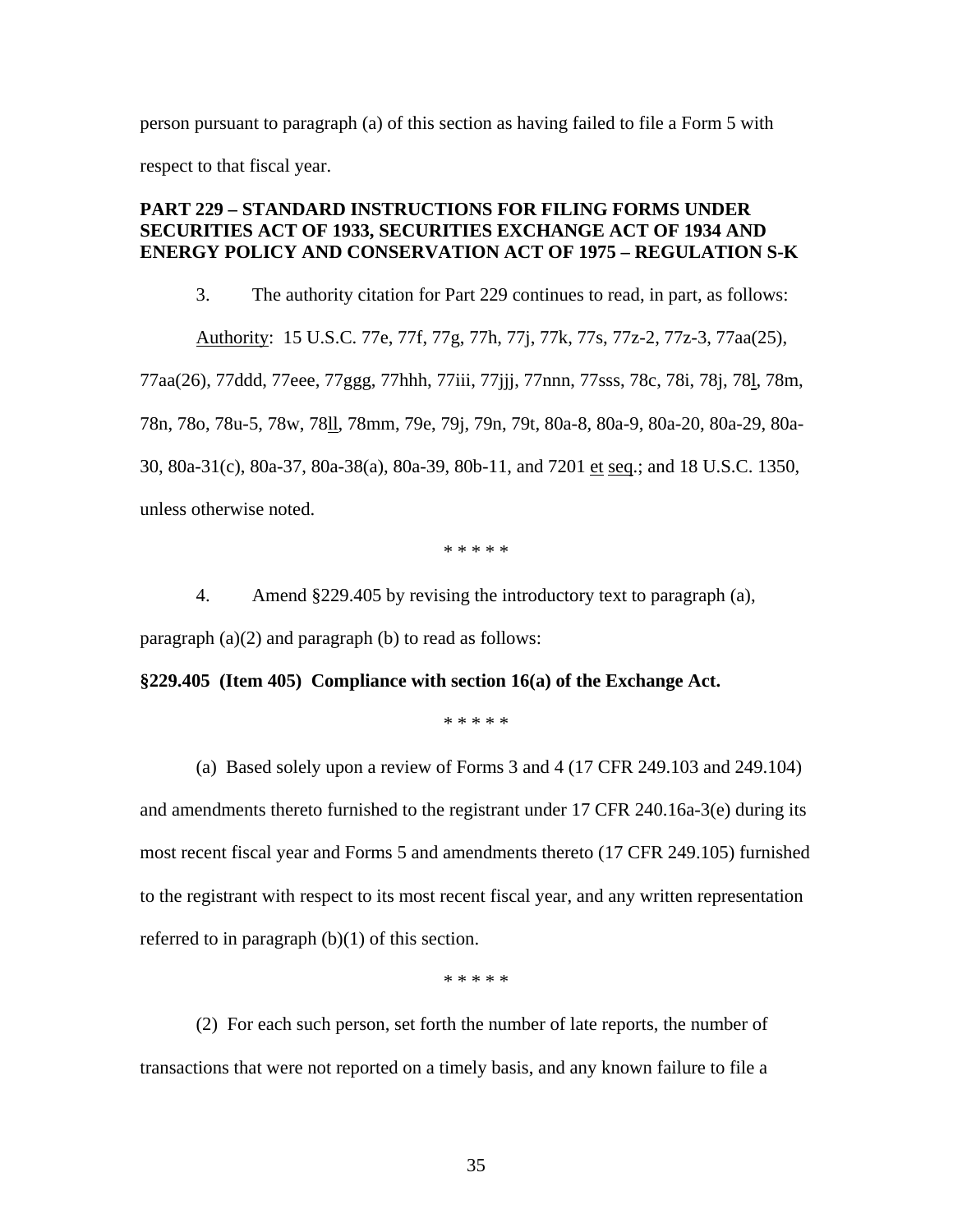required Form. A known failure to file would include, but not be limited to, a failure to file a Form 3, which is required of all reporting persons, and a failure to file a Form 5 in the absence of the written representation referred to in paragraph (b)(1) of this section, unless the registrant otherwise knows that no Form 5 is required.

\* \* \* \* \*

(b) With respect to the disclosure required by paragraph (a) of this section, if the registrant:

(1) Receives a written representation from the reporting person that no Form 5 is required; and

(2) Maintains the representation for two years, making a copy available to the Commission or its staff upon request, the registrant need not identify such reporting person pursuant to paragraph (a) of this section as having failed to file a Form 5 with respect to that fiscal year.

# **PART 240 – GENERAL RULES AND REGULATIONS, SECURITIES EXCHANGE ACT OF 1934**

5. The authority citation for Part 240 continues to read, in part, as follows: Authority: 15 U.S.C. 77c, 77d, 77g, 77j, 77s, 77z-2, 77z-3, 77eee, 77ggg, 77nnn, 77sss, 77ttt, 78c, 78d, 78e, 78f, 78g, 78i, 78j, 78j-1, 78k, 78k-1, 78l, 78m, 78n, 78o, 78p, 78q, 78s, 78u-5, 78w, 78x, 78ll, 78mm, 79q, 79t, 80a-20, 80a-23, 80a-29, 80a-37, 80b-3, 80b-4, 80b-11, and 7201 et seq.; and 18 U.S.C. 1350, unless otherwise noted.

\* \* \* \* \*

6. Amend §240.16b-3 by revising the introductory text of paragraph (d) and paragraph (e) to read as follows: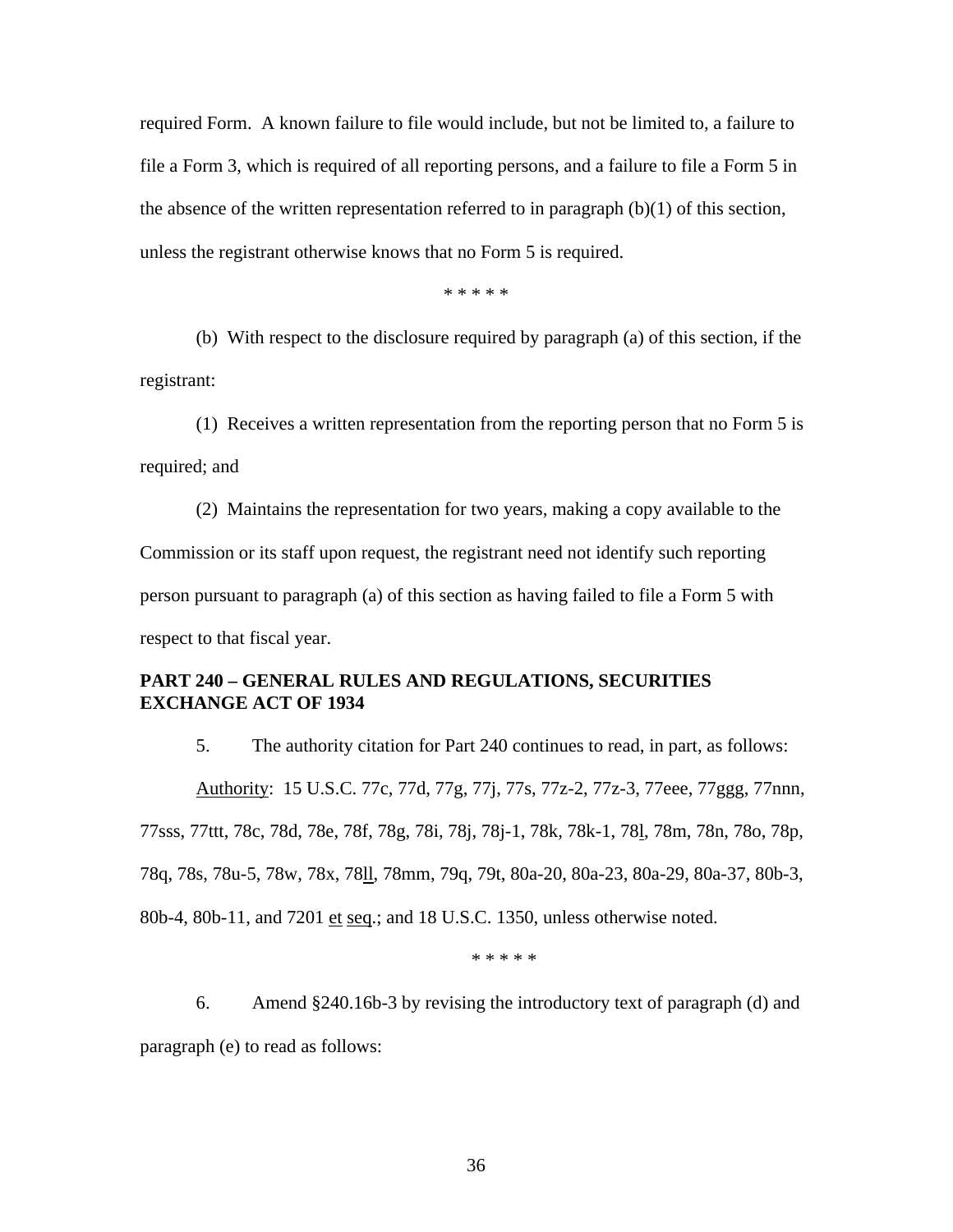### **§240.16b-3 Transactions between an issuer and its officers or directors.**

\* \* \* \* \*

(d) Acquisitions from the issuer. Any transaction, other than a Discretionary Transaction, involving an acquisition from the issuer (including without limitation a grant or award), whether or not intended for a compensatory or other particular purpose, shall be exempt if:

\* \* \* \* \*

(e) Dispositions to the issuer. Any transaction, other than a Discretionary Transaction, involving the disposition to the issuer of issuer equity securities, whether or not intended for a compensatory or other particular purpose, shall be exempt, provided that the terms of such disposition are approved in advance in the manner prescribed by either paragraph  $(d)(1)$  or paragraph  $(d)(2)$  of this section.

\* \* \* \* \*

7. Section 240.16b-7 is revised to read as follows:

### **§240.16b-7 Mergers, reclassifications, and consolidations.**

(a) The following transactions shall be exempt from the provisions of section 16(b) of the Act:

(1) The acquisition of a security of a company, pursuant to a merger,

reclassification or consolidation, in exchange for a security of a company that before the merger, reclassification or consolidation, owned 85 percent or more of either:

(i) The equity securities of all other companies involved in the merger, reclassification or consolidation, or in the case of a consolidation, the resulting company;

or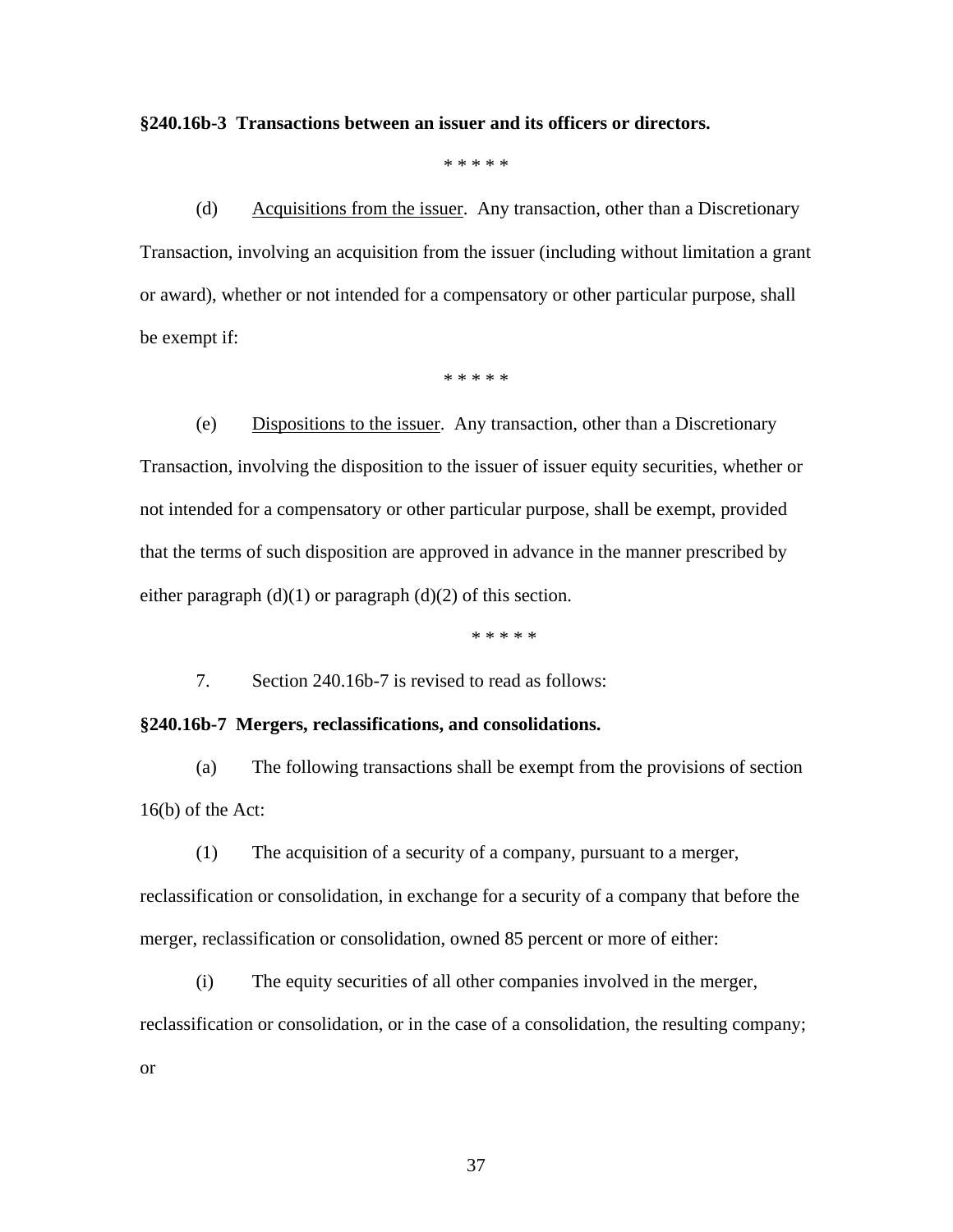(ii) The combined assets of all the companies involved in the merger,

reclassification or consolidation, computed according to their book values before the merger, reclassification or consolidation as determined by reference to their most recent available financial statements for a 12 month period before the merger, reclassification or consolidation, or such shorter time as the company has been in existence.

(2) The disposition of a security, pursuant to a merger, reclassification or consolidation, of a company that before the merger, reclassification or consolidation, owned 85 percent or more of either:

(i) The equity securities of all other companies involved in the merger, reclassification or consolidation or, in the case of a consolidation, the resulting company; or

(ii) The combined assets of all the companies undergoing merger, reclassification or consolidation, computed according to their book values before the merger, reclassification or consolidation as determined by reference to their most recent available financial statements for a 12 month period before the merger, reclassification or consolidation.

(b) A merger within the meaning of this section shall include the sale or purchase of substantially all the assets of one company by another in exchange for equity securities which are then distributed to the security holders of the company that sold its assets.

 (c) The exemption provided by this section applies to any securities transaction that satisfies the conditions specified in this section and is not conditioned on the transaction satisfying any other conditions.